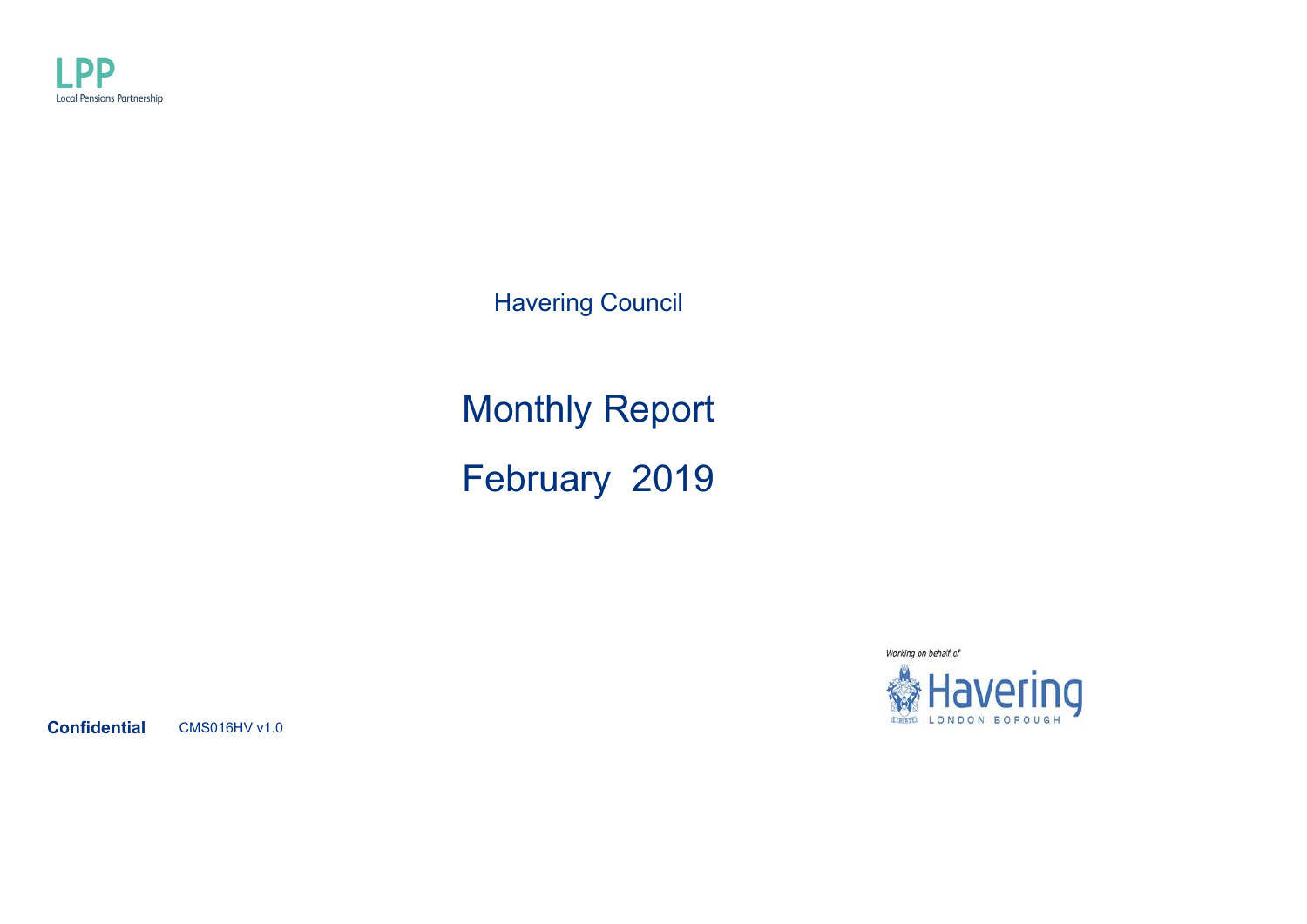# **Workflow and Performance - 01/02/2019 to 28/02/2019**

### **1. 'Top' Case Types Report**

These are the main day to day member related cases measured under the Service Level Agreement.

| <b>Case Type</b> | <b>Description</b>                               | <b>Brought</b><br><b>Forward</b> | <b>Received</b> | <b>Complete</b> | <b>On Time</b> | On Time % | <b>Carried</b><br><b>Forward</b> | <b>Average</b><br><b>Completed</b><br>Time | <b>Average</b><br><b>Elapsed</b><br><b>Time</b> |
|------------------|--------------------------------------------------|----------------------------------|-----------------|-----------------|----------------|-----------|----------------------------------|--------------------------------------------|-------------------------------------------------|
| <b>HV00</b>      | Post Item                                        | $\mathbf 0$                      | 88              | 88              | 87             | 98.86     | $\mathbf{0}$                     | 0                                          | 0                                               |
| <b>HV01</b>      | Admission                                        | 54                               | 57              | 63              | 63             | 100.00    | 48                               | 0                                          | 9                                               |
| HV01b            | Admissions (Automatic Enrolment)                 | $\mathbf 0$                      | 0               | 0               | $\mathbf 0$    | 100.00    | 0                                | 0                                          | 0                                               |
| <b>HV01O</b>     | Opt-In                                           | 0                                | 0               | $\Omega$        | 0              | 100.00    | $\mathbf{0}$                     | $\mathbf{0}$                               | 0                                               |
| HV01R            | Admissions (Monthly return)                      | $\mathbf 0$                      | $\pmb{0}$       | 0               | $\mathbf 0$    | 100.00    | 0                                | 0                                          | 0                                               |
| HV01w            | Online joiner form                               | 41                               | 88              | 99              | 99             | 100.00    | 30                               | $\mathbf 0$                                | 3                                               |
| HV02A            | IFA IN (Actual)                                  | 6                                | 3               | 0               | $\mathbf 0$    | 100.00    | 9                                | $\mathbf{0}$                               | $\mathbf 0$                                     |
| HV02E            | IFA in (estimate)                                | 137                              | 8               | 18              | 18             | 100.00    | 127                              | 63                                         | 169                                             |
| HV03A            | Other TV in (actual)                             | 3                                | 1               | $\mathbf{1}$    | $\mathbf{1}$   | 100.00    | 3                                | $\mathbf 0$                                | 63                                              |
| HV03E            | Other TV in (estimate)                           | 66                               | 10              | 11              | 11             | 100.00    | 65                               | 32                                         | 146                                             |
| <b>HV04</b>      | <b>Additional Contributions</b>                  | $\mathbf 0$                      | $\mathbf{1}$    | $\mathbf{1}$    | $\mathbf{1}$   | 100.00    | $\mathbf{0}$                     | $\mathbf 0$                                | $\overline{4}$                                  |
| HV04a            | Additional Pension Contributions (APCS) actual   | 1                                | 1               | 1               | 1              | 100.00    | 1                                | $\mathbf{0}$                               | 19                                              |
| HV04e            | Additional Pension Contributions (APCS) estimate | $\mathbf 0$                      | $\mathbf 0$     | $\mathbf{0}$    | $\mathbf 0$    | 100.00    | 0                                | $\mathbf 0$                                | 0                                               |
| <b>HV05</b>      | Maternity leave/LWOP                             | 0                                | $\mathbf 0$     | 0               | $\mathbf 0$    | 100.00    | 0                                | 0                                          | $\mathbf 0$                                     |
| HV05w            | Maternity leave/LWOP (Online Forms)              | $\pmb{0}$                        | $\pmb{0}$       | 0               | $\mathbf 0$    | 100.00    | 0                                | 0                                          | $\mathbf 0$                                     |
| <b>HV06</b>      | AVCs/FSAVCs                                      | $\overline{2}$                   | $\mathbf{1}$    | 0               | $\mathbf 0$    | 100.00    | 3                                | 0                                          | $\mathbf 0$                                     |
| HV06A            | <b>Retirement AVC</b>                            | 0                                | $\mathbf 0$     | $\mathbf{0}$    | $\mathbf 0$    | 100.00    | 0                                | 0                                          | $\mathbf 0$                                     |
| <b>HV07</b>      | Change of hours                                  | 11                               | 20              | 11              | 11             | 100.00    | $20\,$                           | 4                                          | 36                                              |
| HV07R            | Change of Hours (Monthly Return)                 | $\mathbf 0$                      | 0               | $\mathbf{0}$    | 0              | 100.00    | 0                                | 0                                          | 0                                               |
| HV07w            | Change of hours (Online Forms)                   | $\overline{4}$                   | 37              | 40              | 40             | 100.00    | 1                                | 0                                          | $\overline{4}$                                  |
| <b>HV08</b>      | Estimates - individual                           | 19                               | 45              | 39              | 39             | 100.00    | 25                               | $\mathbf 0$                                | 6                                               |
| HV09A            | IFA Out (Actual)                                 | $\mathbf{1}$                     | $\overline{2}$  | 3               | 3              | 100.00    | $\mathbf{0}$                     | $\mathbf{0}$                               | 3                                               |
| HV09E            | IFA Out (estimate)                               | 14                               | 8               | 6               | 6              | 100.00    | 16                               | 0                                          | 14                                              |
| HV09p            | IFA Payment                                      | $\mathbf 0$                      | 0               | 0               | $\mathbf 0$    | 100.00    | 0                                | 0                                          | $\mathbf 0$                                     |
| <b>HV10A</b>     | Other TV out (actual)                            | $\overline{2}$                   | 1               | 1               | $\mathbf{1}$   | 100.00    | 2                                | 0                                          | 72                                              |
| HV10E            | Other TV out (estimate)                          | 11                               | 10              | 12              | 12             | 100.00    | 9                                | 8                                          | 34                                              |
| <b>HV11</b>      | <b>Deferred Benefits</b>                         | 207                              | 41              | 32              | 32             | 100.00    | 217                              | 11                                         | 65                                              |
| HV11w            | Deferred Benefits (online Leaver)                | 44                               | 50              | 40              | 40             | 100.00    | 54                               | $\mathbf 0$                                | 10                                              |
| <b>HV12</b>      | DBs into payment                                 | 52                               | 40              | 17              | 17             | 100.00    | 75                               | 3                                          | 58                                              |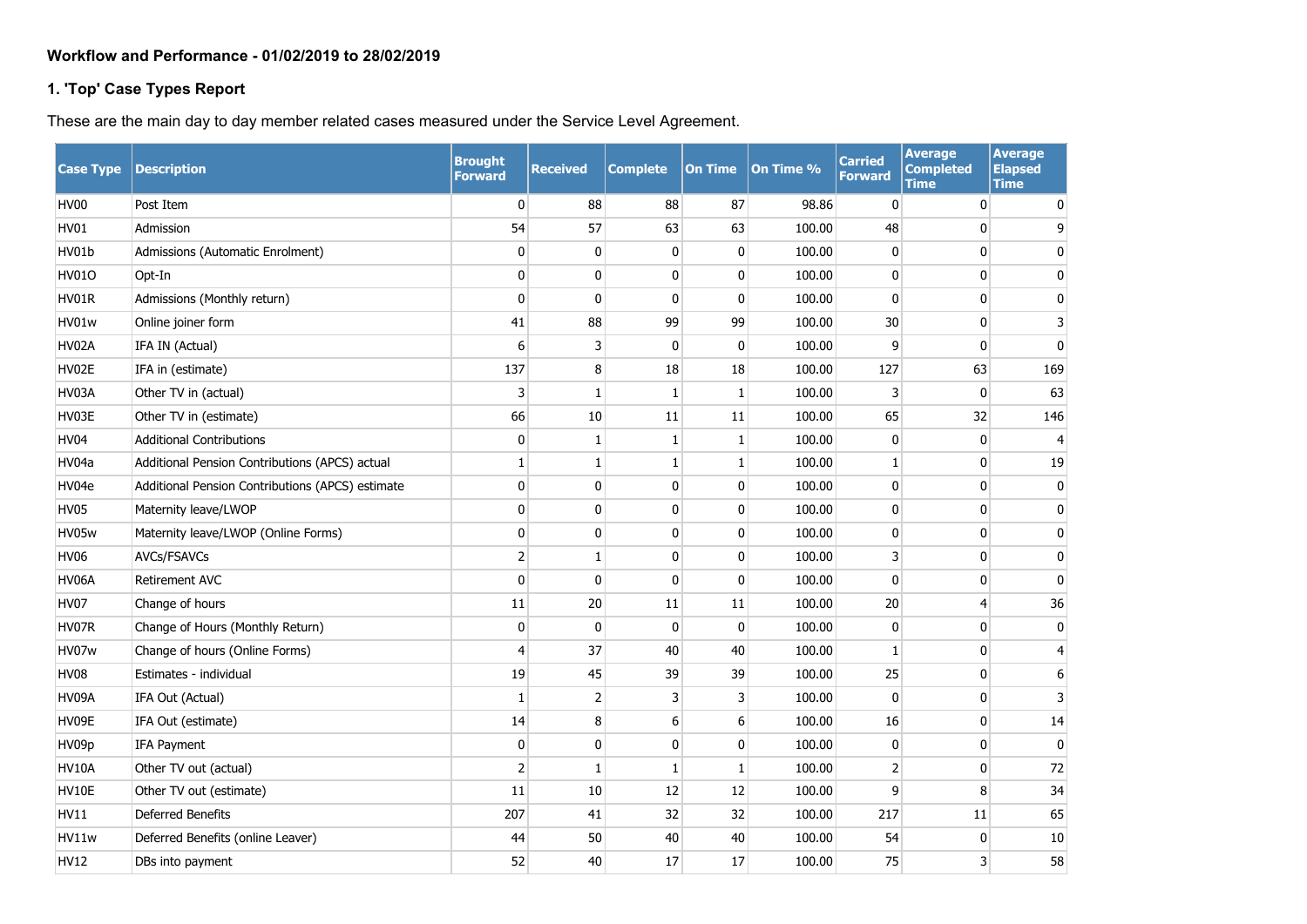| <b>Case Type</b> | <b>Description</b>                  | <b>Brought</b><br><b>Forward</b> | <b>Received</b> | <b>Complete</b> | <b>On Time</b> | On Time % | <b>Carried</b><br><b>Forward</b> | <b>Average</b><br><b>Completed</b><br><b>Time</b> | <b>Average</b><br><b>Elapsed</b><br><b>Time</b> |
|------------------|-------------------------------------|----------------------------------|-----------------|-----------------|----------------|-----------|----------------------------------|---------------------------------------------------|-------------------------------------------------|
| HV12p            | Deferred Payment                    | 2                                | 0               | $\mathbf{0}$    | 0              | 100.00    | 2                                | 0                                                 | 0                                               |
| HV12z            | DB into Payment (Disclosure)        | 3                                | $\mathbf{0}$    |                 | 1              | 100.00    | 2                                | 0                                                 | 46                                              |
| HV13             | Death in service                    | 5                                | 0               | 1               | 1              | 100.00    | 4                                | 42                                                | 175                                             |
| HV13p            | Death in Service Payment            | 0                                | 0               | 0               | $\bf{0}$       | 100.00    | 0                                | 0                                                 | 0                                               |
| HV13w            | Death in service (Online Forms)     | 1                                | 0               | 0               | $\mathbf 0$    | 100.00    | 1                                | 0                                                 | 0                                               |
| <b>HV14</b>      | Retirements (immediate)             | 28                               | 6               | 11              | 11             | 100.00    | 23                               | 7                                                 | 97                                              |
| HV14p            | Retirement Payment                  | 0                                | 0               | 0               | $\mathbf{0}$   | 100.00    | 0                                | 0                                                 | 0                                               |
| HV14q            | Third tier ill health review        | 0                                | 0               | 0               | $\bf{0}$       | 100.00    | 0                                | 0                                                 | 0                                               |
| <b>HV14v</b>     | P45                                 | $\mathbf 0$                      | 0               | 0               | $\mathbf{0}$   | 100.00    | 0                                | 0                                                 | $\mathbf 0$                                     |
| HV14w            | Retirements (immediate online)      | 36                               | 12              | 19              | 19             | 100.00    | 29                               | 0                                                 | 25                                              |
| <b>HV15</b>      | <b>Benefit Revision</b>             | 8                                | 0               | 2               | 2              | 100.00    | 6                                | 177                                               | 254                                             |
| HV15p            | Revision Payment                    | 0                                | $\mathbf{0}$    | 0               | $\mathbf 0$    | 100.00    | 0                                | 0                                                 | 0                                               |
| HV16             | Refunds                             | 34                               | 34              | 37              | 37             | 100.00    | 31                               | 0                                                 | 20                                              |
| HV16p            | Refund Payment                      | 3                                | $\mathbf{0}$    | 3               | 2              | 66.66     | $\mathbf{0}$                     | 0                                                 | $20\,$                                          |
| HV16w            | Refunds (Online Forms)              | 27                               | 59              | 55              | 55             | 100.00    | 31                               | 0                                                 | $\overline{7}$                                  |
| <b>HV17</b>      | Opt outs                            | 21                               | 10              | 14              | 14             | 100.00    | 17                               | 0                                                 | 20                                              |
| <b>HV17d</b>     | Opt Out (3mths or more)             | 0                                | 0               | 0               | $\bf{0}$       | 100.00    | 0                                | 0                                                 | 0                                               |
| HV17r            | Opt Out (less than 3 mths)          | 0                                | 0               | 0               | $\bf{0}$       | 100.00    | 0                                | 0                                                 | 0                                               |
| HV17w            | Opt outs (Online Forms)             | $\pmb{0}$                        | 9               | 9               | 9              | 100.00    | 0                                | 0                                                 | 3                                               |
| <b>HV18</b>      | GMP (NI MOD)                        | $\mathbf 2$                      | 30              | 22              | 22             | 100.00    | 10                               | 0                                                 | 10                                              |
| <b>HV19</b>      | Re-employments                      | $\mathbf 0$                      | 0               | 0               | 0              | 100.00    | 0                                | 0                                                 | $\mathbf 0$                                     |
| <b>HV20</b>      | Death on Pension                    | 87                               | 25              | 14              | 14             | 100.00    | 98                               | 5                                                 | 79                                              |
| <b>HV20d</b>     | Death on Deferred                   | $\pmb{0}$                        | 2               | 0               | 0              | 100.00    | 2                                | 0                                                 | $\bf{0}$                                        |
| HV20p            | Death on Pension Payment            | 0                                | 0               | 0               | 0              | 100.00    | 0                                | 0                                                 | 0                                               |
| HV21s            | S/term to L/term spouses            | 0                                | 0               | 0               | 0              | 100.00    | 0                                | 0                                                 | $\mathbf{0}$                                    |
| <b>HV22</b>      | Estimates - employer                | 3                                | 3               | 6               | 6              | 100.00    | 0                                | 0                                                 | 14                                              |
| HV22w            | Estimates (Online Forms)            | 0                                | 0               | 0               | $\mathbf 0$    | 100.00    | 0                                | 0                                                 | 0                                               |
| HV23             | Redundancy and Severence            | 3 <sup>1</sup>                   | 0               | $\mathcal{D}$   | 2              | 100.00    | 1                                | 0                                                 | 28                                              |
| HV23p            | Redundancy Severance Payment        | $\mathbf{0}$                     | 0               | $\mathbf{0}$    | 0              | 100.00    | 0                                | 0                                                 | 0                                               |
| <b>HV24</b>      | Correspondence (customer) - level 3 | 11                               | 1               | 7               | $\overline{7}$ | 100.00    | 5                                | 9                                                 | 37                                              |
| HV24A            | Change of address                   | 9                                | 27              | 24              | 24             | 100.00    | 12                               | 0                                                 | 5                                               |
| HV24B            | Bank change                         | $\mathbf 0$                      | 4               | $\overline{2}$  | 2              | 100.00    | $\overline{2}$                   | 0                                                 | 2                                               |
| HV24C            | Annual Covenant                     | $\mathbf 0$                      | $\mathbf{0}$    | $\overline{0}$  | 0              | 100.00    | $\overline{0}$                   | 0                                                 | $\bf{0}$                                        |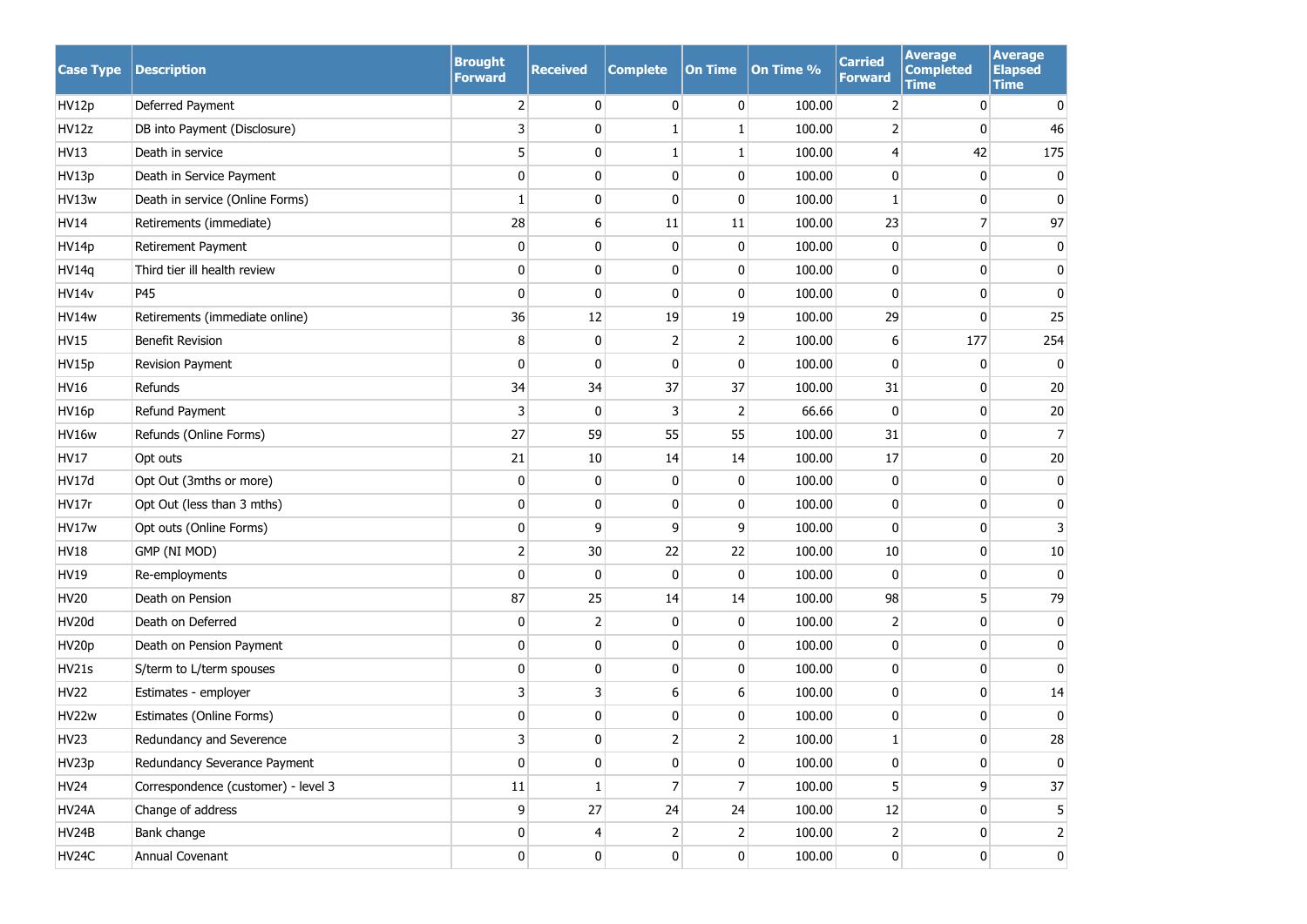| <b>Case Type</b> | <b>Description</b>                  | <b>Brought</b><br><b>Forward</b> | <b>Received</b> | <b>Complete</b> | <b>On Time</b> | On Time % | <b>Carried</b><br><b>Forward</b> | <b>Average</b><br><b>Completed</b><br><b>Time</b> | <b>Average</b><br><b>Elapsed</b><br><b>Time</b> |
|------------------|-------------------------------------|----------------------------------|-----------------|-----------------|----------------|-----------|----------------------------------|---------------------------------------------------|-------------------------------------------------|
| HV24E            | Correspondence (Employer)           | 8                                | $\overline{7}$  | 4               | $\overline{4}$ | 100.00    | 11                               | 109                                               | 166                                             |
| HV24g            | Correspondence (customer) - data    | 0                                | 0               | 0               | 0              | 100.00    | 0                                | 0                                                 | 0                                               |
| HV24H            | EOY queries                         | 0                                | 0               | $\mathbf{0}$    | 0              | 100.00    | 0                                | 0                                                 | 0                                               |
| <b>HV24I</b>     | Employer Invoice                    | 0                                | 0               | 0               | $\mathbf 0$    | 100.00    | 0                                | 0                                                 | 0                                               |
| HV24k            | General Cor - Level 1               | 0                                | 0               | $\mathbf{0}$    | 0              | 100.00    | 0                                | 0                                                 | 0                                               |
| HV24M            | <b>MSS Registration</b>             | 0                                | $\overline{4}$  | 3               | 3              | 100.00    | 1                                | 0                                                 | $\overline{7}$                                  |
| <b>HV240</b>     | Opt out of e-comms                  | 0                                | 0               | 0               | $\mathbf 0$    | 100.00    | 0                                | 0                                                 | 0                                               |
| <b>HV24S</b>     | <b>Employer Security</b>            | 1                                | $\mathbf{0}$    | 0               | $\mathbf 0$    | 100.00    | 1                                | 0                                                 | 0                                               |
| HV24t            | P60/Payslip                         | $\mathbf{1}$                     | $\mathbf{0}$    | 0               | $\mathbf 0$    | 100.00    | 1                                | 0                                                 | 0                                               |
| HV24v            | General Cor - Level 2               | 31                               | 48              | 38              | 38             | 100.00    | 41                               | 0                                                 | 13                                              |
| HV24w            | Correspondence (Web)                | $\mathbf 0$                      | $\overline{2}$  | 2               | 2              | 100.00    | 0                                | 0                                                 | $\overline{2}$                                  |
| HV24x            | Correspondence (Employer Risk)      | 1                                | 0               | 1               | 0              | 0.00      | 0                                | 0                                                 | 25                                              |
| HV24y            | Invoice (Employer Risk)             | 0                                | $\mathbf 0$     | 0               | 0              | 100.00    | 0                                | 0                                                 | 0                                               |
| HV24z            | Chargable Case (Employer Risk)      | 0                                | 0               | $\mathbf{0}$    | $\mathbf{0}$   | 100.00    | 0                                | 0                                                 | 0                                               |
| <b>HV25</b>      | <b>Active GMP</b>                   | $11\,$                           | $\mathbf{1}$    | 10              | 10             | 100.00    | $\overline{2}$                   | 0                                                 | 14                                              |
| HV25p            | Pensioner GMP                       | $\mathbf{1}$                     | 0               | 1               | 1              | 100.00    | 0                                | 0                                                 | 20                                              |
| <b>HV26</b>      | Recovery of overpayment             | 0                                | $\pmb{0}$       | 0               | $\bf{0}$       | 100.00    | 0                                | 0                                                 | 0                                               |
| <b>HV27</b>      | Scheme Pays - Finance               | 0                                | $\pmb{0}$       | $\mathbf{0}$    | $\mathbf 0$    | 100.00    | 0                                | 0                                                 | $\mathbf 0$                                     |
| <b>HV28</b>      | Annual Allowance query              | $\pmb{0}$                        | $\pmb{0}$       | 0               | $\bf{0}$       | 100.00    | 0                                | 0                                                 | 0                                               |
| <b>HV28I</b>     | LTA query                           | 0                                | $\pmb{0}$       | $\Omega$        | $\mathbf 0$    | 100.00    | 0                                | 0                                                 | $\mathbf 0$                                     |
| HV28p            | tax to pay to HMRC                  | 0                                | $\pmb{0}$       | 0               | $\mathbf 0$    | 100.00    | 0                                | 0                                                 | 0                                               |
| HV28y            | Yearly AA Checks                    | 0                                | $\mathbf{0}$    | $\mathbf{0}$    | 0              | 100.00    | 0                                | 0                                                 | $\mathbf 0$                                     |
| <b>HV29</b>      | Correspondence (DWP & tax)          | 0                                | $\mathbf 0$     | $\mathbf{0}$    | $\mathbf 0$    | 100.00    | 0                                | 0                                                 | 0                                               |
| <b>HV30</b>      | Diary                               | 0                                | 27              | 26              | 26             | 100.00    | 1                                | 0                                                 | 0                                               |
| HV30c            | Cease pay - level 3                 | 0                                | 0               | 0               | 0              | 100.00    | 0                                | 0                                                 | 0                                               |
| HV30d            | Cease pay - Level 2                 | 0                                | 0               | $\mathbf{0}$    | 0              | 100.00    | 0                                | 0                                                 | 0                                               |
| HV30e            | Cease pay - Level 1                 | 0                                | $\bf{0}$        | 0               | 0              | 100.00    | 0                                | 0                                                 | 0                                               |
| HV30H            | End of Year Query - Havering        | 247                              | $\Omega$        | 7               | 7              | 100.00    | 240                              | 0                                                 | 156                                             |
| HV30L            | Diary - Leaver with admin           | 0                                | $\mathbf 0$     | 0               | 0              | 100.00    | 0                                | 0                                                 | 0                                               |
| HV30r            | Diary (Employer Risk)               | 0                                | $\mathbf 0$     | 0               | $\mathbf 0$    | 100.00    | 0                                | 0                                                 | 0                                               |
| <b>HV33</b>      | Childrens' pension review           | 2                                | $\mathbf 0$     | 0               | 0              | 100.00    | $\overline{2}$                   | 0                                                 | $\mathbf{0}$                                    |
| HV34A            | Divorce TVs and earmarking (actual) | 0                                | 1               | 0               | 0              | 100.00    | $\mathbf{1}$                     | 0                                                 | $\mathbf 0$                                     |
| HV34E            | Divorce TVs (estimate)              | $\mathsf{2}$                     | $\,1$           | $\overline{2}$  | $\overline{2}$ | 100.00    | $\mathbf{1}$                     | 0                                                 | 5 <sup>5</sup>                                  |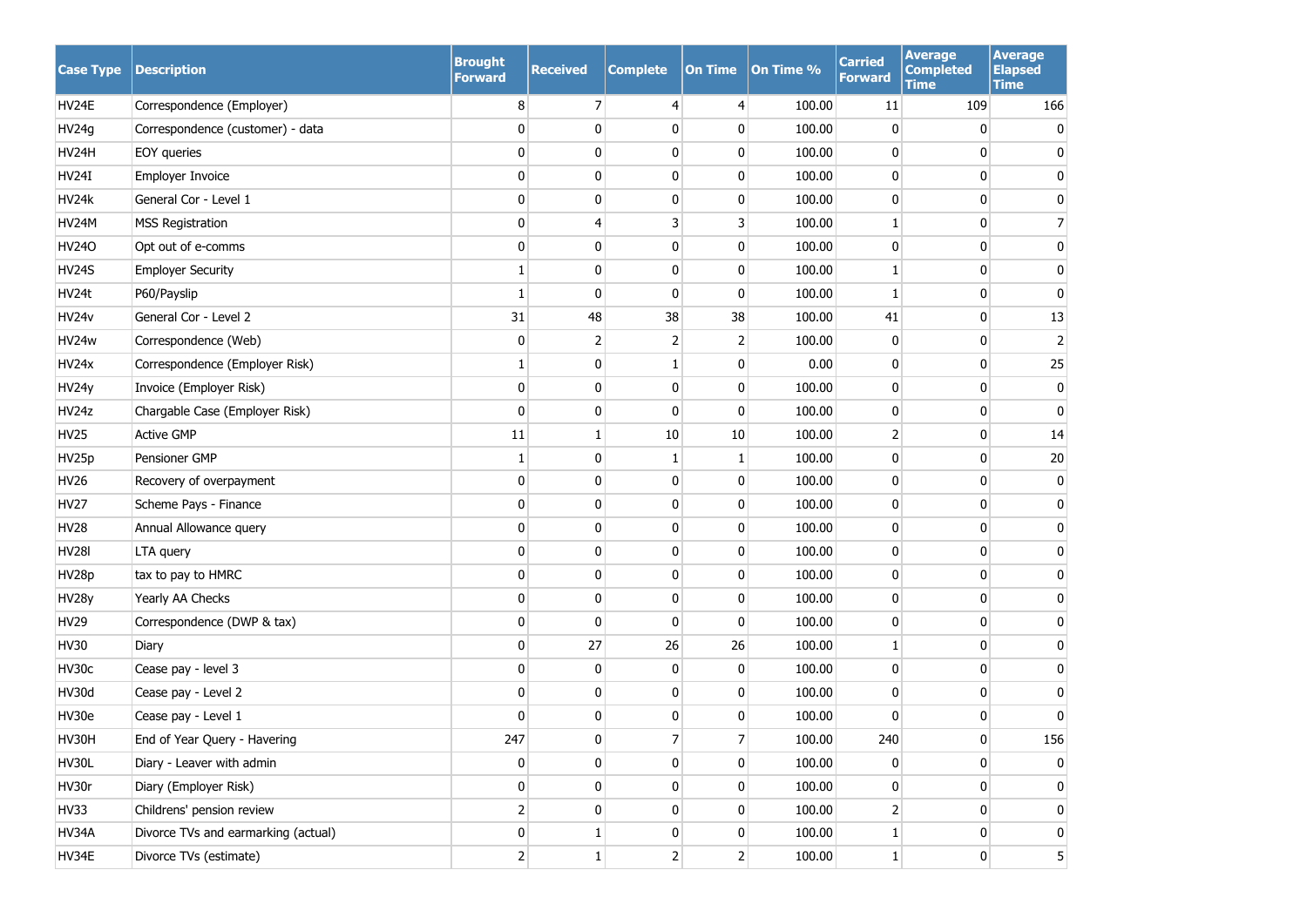| <b>Case Type</b> | <b>Description</b>                 | <b>Brought</b><br><b>Forward</b> | <b>Received</b> | <b>Complete</b> | <b>On Time</b> | On Time % | <b>Carried</b><br>Forward | <b>Average</b><br><b>Completed</b><br><b>Time</b> | <b>Average</b><br><b>Elapsed</b><br><b>Time</b> |
|------------------|------------------------------------|----------------------------------|-----------------|-----------------|----------------|-----------|---------------------------|---------------------------------------------------|-------------------------------------------------|
| <b>HV35</b>      | Financial advisor estimate request | 0                                | 1               | $\mathbf{0}$    | 0              | 100.00    | 1                         | 0                                                 | $\mathbf{0}$                                    |
| <b>HV37</b>      | Valuation Clearance Cases          | 0                                | $\mathbf 0$     | 0               | 0              | 100.00    | 0                         | 0                                                 | 0                                               |
| <b>HV38</b>      | Crombie and injury allowance       | 0                                | $\mathbf 0$     | 0               | $\mathbf 0$    | 100.00    | 0                         | 0                                                 | 0                                               |
| HV38p            | Crombie/Injury Payment             | 0                                | 0               | 0               | $\mathbf 0$    | 100.00    | 0                         | 0                                                 | 0                                               |
| HV40             | <b>Bulk TVs</b>                    | $\mathbf{0}$                     | $\mathbf{0}$    | 0               | $\mathbf 0$    | 100.00    | 0                         | 0                                                 | 0                                               |
| HV40t            | <b>TUPE</b>                        | 1                                | $\overline{4}$  | 3               | 3              | 100.00    | $\overline{2}$            | 0                                                 | 5                                               |
| <b>HV42</b>      | LG99 request                       | 0                                | $\mathbf{0}$    | 0               | 0              | 100.00    | 0                         | 0                                                 | $\mathbf 0$                                     |
| HV43w            | Contribution Return Validation     | 0                                | 0               | 0               | 0              | 100.00    | 0                         | 0                                                 | 0                                               |
| <b>HV44</b>      | Contribution posting               | $\mathbf{0}$                     | $\mathbf 0$     | 0               | 0              | 100.00    | 0                         | 0                                                 | 0                                               |
| <b>HV45</b>      | PR update                          | 0                                | 0               | 0               | 0              | 100.00    | 0                         | 0                                                 | 0                                               |
| <b>HV45a</b>     | Queries to Employer                | 0                                | $\mathbf 0$     | 0               | 0              | 100.00    | 0                         | 0                                                 | 0                                               |
| <b>HV46</b>      | ABS production                     | 0                                | 0               | $\mathbf{0}$    | $\mathbf 0$    | 100.00    | 0                         | 0                                                 | 0                                               |
| <b>HV47</b>      | Contribution reconcilliation       | 0                                | $\pmb{0}$       | 0               | $\mathbf 0$    | 100.00    | 0                         | 0                                                 | 0                                               |
| <b>HV48</b>      | End of year member queries         | 0                                | 0               | $\mathbf{0}$    | $\mathbf 0$    | 100.00    | 0                         | 0                                                 | 0                                               |
| HV48H            | Havering EOY queries               | 0                                | $\pmb{0}$       | 0               | $\mathbf 0$    | 100.00    | 0                         | 0                                                 | 0                                               |
| <b>HV49</b>      | Monthly conts income LG221         | 0                                | $\pmb{0}$       | $\mathbf{0}$    | $\mathbf 0$    | 100.00    | 0                         | 0                                                 | $\mathbf 0$                                     |
| HV49a            | Contribution Reciept Case          | 0                                | $\pmb{0}$       | 0               | $\mathbf 0$    | 100.00    | 0                         | 0                                                 | 0                                               |
| <b>HV50</b>      | Complaints                         | 0                                | 1               | $\mathbf{0}$    | 0              | 100.00    | 1                         | 0                                                 | $\mathbf 0$                                     |
| <b>HV51</b>      | IDRP and Ombudsman                 | 0                                | $\pmb{0}$       | 0               | $\mathbf 0$    | 100.00    | 0                         | 0                                                 | 0                                               |
| <b>HV52</b>      | ABS requests                       | 0                                | $\overline{2}$  | $\mathbf{0}$    | 0              | 100.00    | 2                         | 0                                                 | 0                                               |
| <b>HV53</b>      | DWP letter traces                  | 6                                | 1               | 0               | 0              | 100.00    | 7                         | 0                                                 | 0                                               |
| <b>HV56</b>      | Record Maintenance Query           | 0                                | 0               | $\mathbf{0}$    | 0              | 100.00    | 0                         | 0                                                 | 0                                               |
| HV56e            | Record query End of Year           | 0                                | 0               | 0               | 0              | 100.00    | 0                         | 0                                                 | 0                                               |
| <b>HV57</b>      | LG221 - late payers                | 0                                | 0               | 0               | 0              | 100.00    | 0                         | 0                                                 | 0                                               |
| HV57a            | LG221 Late payers (Monies)         | 0                                | 0               | 0               | $\mathbf 0$    | 100.00    | 0                         | 0                                                 | 0                                               |
| HV57b            | LG221 Late payers (Missing)        | 0                                | $\mathbf 0$     | 0               | 0              | 100.00    | 0                         | 0                                                 | 0                                               |
| HV57c            | LG221 Late payers (Admin)          | 0                                | 0               | 0               | 0              | 100.00    | 0                         | 0                                                 | 0                                               |
| HV57d            | Monthly Contributions Overpaid     | 0                                | 0               | 0               | $\pmb{0}$      | 100.00    | 0                         | 0                                                 | <sup>n</sup>                                    |
| HV57p            | Late Payers PRUDENTIAL             | 0                                | $\mathbf 0$     | $\mathbf{0}$    | 0              | 100.00    | 0                         | 0                                                 | 0                                               |
| <b>HV58</b>      | AVC reconcilliation                | 0                                | $\mathbf 0$     | 0               | $\mathbf 0$    | 100.00    | 0                         | 0                                                 | 0                                               |
| <b>HV59</b>      | Life Certificate                   | 4                                | $\mathbf{0}$    | 4               | $\overline{4}$ | 100.00    | $\overline{0}$            | 2                                                 | 87                                              |
| HV59p            | Police certificates                | 0                                | $\mathbf 0$     | 0               | 0              | 100.00    | 0                         | 0                                                 | $\overline{0}$                                  |
| <b>HV60</b>      | LPFA to Agency Payments            | $\boldsymbol{0}$                 | $\pmb{0}$       | $\mathbf{0}$    | $\pmb{0}$      | 100.00    | $\mathbf{0}$              | 0                                                 | $\overline{0}$                                  |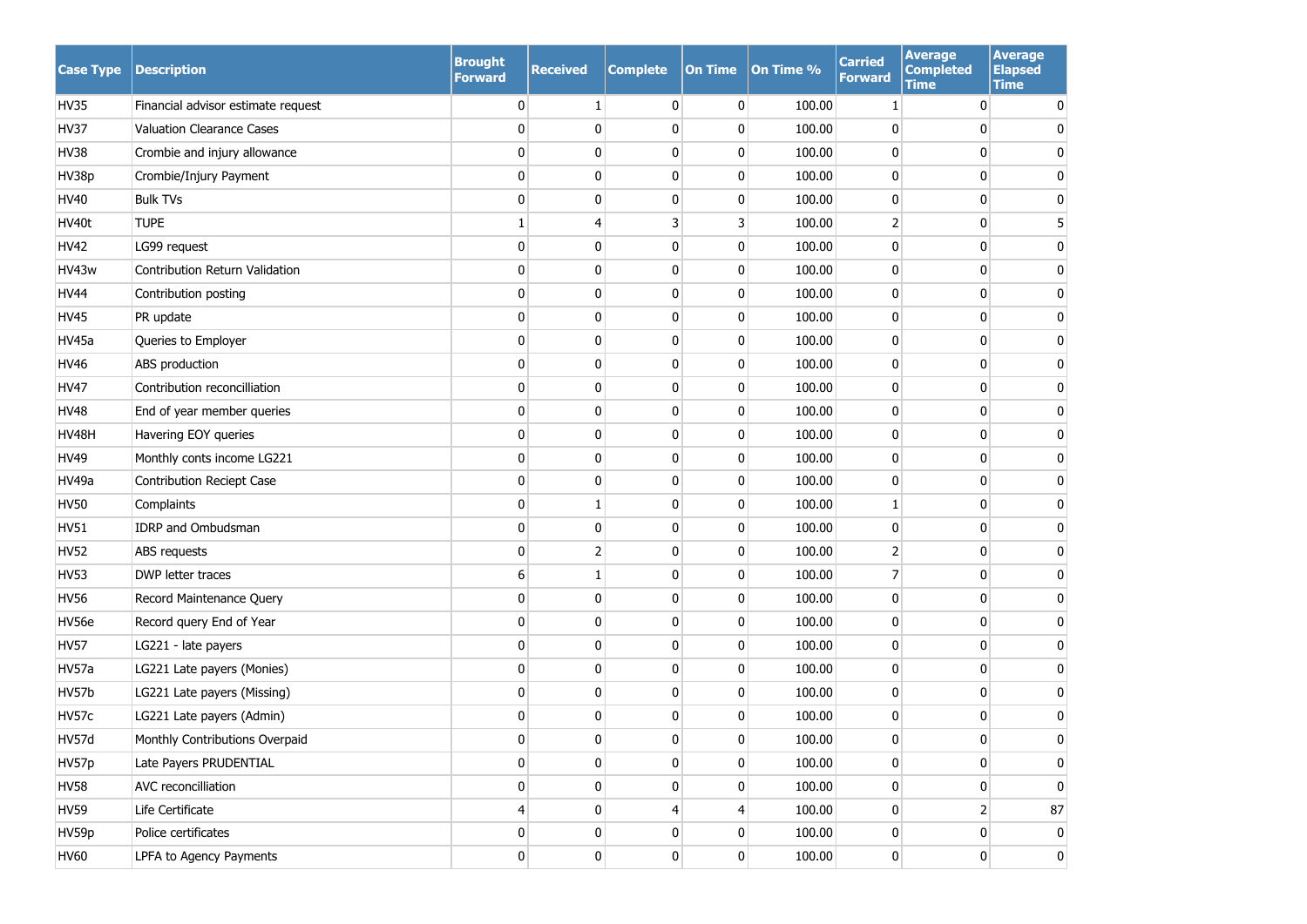| <b>Case Type</b> | <b>Description</b>                          | <b>Brought</b><br><b>Forward</b> | <b>Received</b> | <b>Complete</b> | <b>On Time</b> | On Time % | <b>Carried</b><br><b>Forward</b> | <b>Average</b><br><b>Completed</b><br><b>Time</b> | <b>Average</b><br><b>Elapsed</b><br><b>Time</b> |
|------------------|---------------------------------------------|----------------------------------|-----------------|-----------------|----------------|-----------|----------------------------------|---------------------------------------------------|-------------------------------------------------|
| HV60p            | CEP Payment                                 | 2                                | 1               | $\mathbf{1}$    | 1              | 100.00    | 2                                | 0                                                 | 30                                              |
| HV60r            | Reclaim CEP                                 | 0                                | 0               | $\mathbf{0}$    | 0              | 100.00    | 0                                | 0                                                 | 0                                               |
| HV61p            | <b>AVC Payment</b>                          | 0                                | 0               | $\mathbf{0}$    | 0              | 100.00    | 0                                | 0                                                 | $\mathbf{0}$                                    |
| HV62p            | Misc Payment                                | $\mathbf 0$                      | 1               | 1               | 1              | 100.00    | 0                                | 0                                                 |                                                 |
| HV63p            | <b>Request Copy Certificates</b>            | 0                                | 0               | $\mathbf{0}$    | 0              | 100.00    | 0                                | 0                                                 | 0                                               |
| <b>HV64</b>      | DMT - combining care pay and contributions  | 0                                | 0               | $\mathbf{0}$    | $\mathbf 0$    | 100.00    | 0                                | 0                                                 | 0                                               |
| HV64u            | <b>CARE recalculation URGENT</b>            | 0                                | 0               | $\mathbf{0}$    | $\mathbf 0$    | 100.00    | 0                                | 0                                                 | $\mathbf{0}$                                    |
| <b>HV65</b>      | DMT - Annual AVC statements/lists           | 0                                | 0               | 0               | $\mathbf 0$    | 100.00    | 0                                | 0                                                 | 0                                               |
| <b>HV68A</b>     | Movement to 50/50 option                    | 0                                | $\overline{2}$  | $\mathbf{0}$    | $\mathbf 0$    | 100.00    | $\overline{2}$                   | 0                                                 | 0                                               |
| <b>HV68B</b>     | Movement to full scheme                     | 0                                | $\mathbf{1}$    | 1               | 1              | 100.00    | 0                                | 0                                                 |                                                 |
| <b>HV68R</b>     | Scheme Movement (Monthly Return)            | 0                                | $\mathbf 0$     | $\mathbf{0}$    | $\mathbf 0$    | 100.00    | 0                                | 0                                                 | 0                                               |
| HV70a            | Scheme Pays election                        | $\overline{2}$                   | 0               | $\mathbf{0}$    | 0              | 100.00    | 2                                | 0                                                 | $\mathbf{0}$                                    |
| HV70e            | Scheme Pays Estimate                        | 0                                | 0               | $\mathbf{0}$    | 0              | 100.00    | $\mathbf{0}$                     | 0                                                 | O                                               |
| HV70p            | Scheme Pays payment                         | 0                                | 0               | $\mathbf{0}$    | 0              | 100.00    | 0                                | 0                                                 | $\mathbf{0}$                                    |
| HV71c            | Death Nomination Form - Cohabiting Partners | 0                                | 0               | $\mathbf{0}$    | $\mathbf 0$    | 100.00    | 0                                | 0                                                 | 0                                               |
| <b>HV71D</b>     | Death Nomination Form                       | 5                                | 8               | 10              | $10\,$         | 100.00    | 3                                | 0                                                 | 5                                               |
| <b>HV75</b>      | Aggregation needed                          | 129                              | 24              | 14              | 11             | 78.57     | 139                              | $\mathbf{1}$                                      | 38                                              |
| <b>HV76</b>      | Valuations                                  | 0                                | 0               | $\mathbf{0}$    | 0              | 100.00    | $\mathbf 0$                      | 0                                                 | 0                                               |
| HV76b            | <b>Bond Renewals</b>                        | 0                                | 0               | 0               | 0              | 100.00    | 0                                | 0                                                 | 0                                               |
| HV76c            | <b>Cessation Valuations</b>                 | 3                                | 0               | 0               | $\bf{0}$       | 100.00    | 3                                | 0                                                 | 0                                               |
| <b>HV76D</b>     | Admissions (Employer Risk)                  | 5                                | 0               |                 | 0              | 0.00      | 4                                | 0                                                 | 57                                              |
| HV76e            | Cessation Estimate (Employer Risk)          | 0                                | 0               | $\mathbf{0}$    | 0              | 100.00    | 0                                | 0                                                 | 0                                               |
| HV76f            | FRS17 / IAS19 Process                       | $\pmb{0}$                        | 0               | 0               | 0              | 100.00    | 0                                | 0                                                 | 0                                               |
| HV76v            | <b>Triennial Valuations</b>                 | 0                                | 0               | 0               | 0              | 100.00    | 0                                | 0                                                 | 0                                               |
| <b>HV77</b>      | <b>Concurrent Employments</b>               | 4                                | 0               | 1               | 1              | 100.00    | 3                                | 0                                                 | 32                                              |
| <b>HV78</b>      | <b>AXIS Record Deletion</b>                 | 0                                | 0               | $\mathbf{0}$    | 0              | 100.00    | 0                                | 0                                                 | 0                                               |
| <b>HV80</b>      | <b>VTS Transfer</b>                         | 0                                | 0               | 0               | 0              | 100.00    | 0                                | 0                                                 | 0                                               |
| HV81d            | Final Pay death                             | U                                | 0               | $\Omega$        | 0              | 100.00    | 0                                | 0                                                 | $\Omega$                                        |
| <b>HV81I</b>     | Final pay leaver                            | $\mathbf{0}$                     | $\mathbf 0$     | $\overline{0}$  | $\mathbf 0$    | 100.00    | 0                                | 0                                                 | 0                                               |
| HV81r            | Final Pay retirement                        | $\mathbf{0}$                     | $\mathbf 0$     | $\overline{0}$  | 0              | 100.00    | 0                                | 0                                                 | 0                                               |
| <b>HV81u</b>     | Underpin                                    | $\mathbf{0}$                     | $\mathbf 0$     | $\overline{0}$  | 0              | 100.00    | 0                                | 0                                                 | 0                                               |
| <b>HV82</b>      | Combining                                   | $\mathbf{0}$                     | $\mathbf 0$     | $\overline{0}$  | 0              | 100.00    | 0                                | 0                                                 | 0                                               |
| <b>HV83</b>      | <b>EOY Process</b>                          | $\pmb{0}$                        | $\pmb{0}$       | $\mathbf{0}$    | 0              | 100.00    | $\mathbf{0}$                     | 0                                                 | $\pmb{0}$                                       |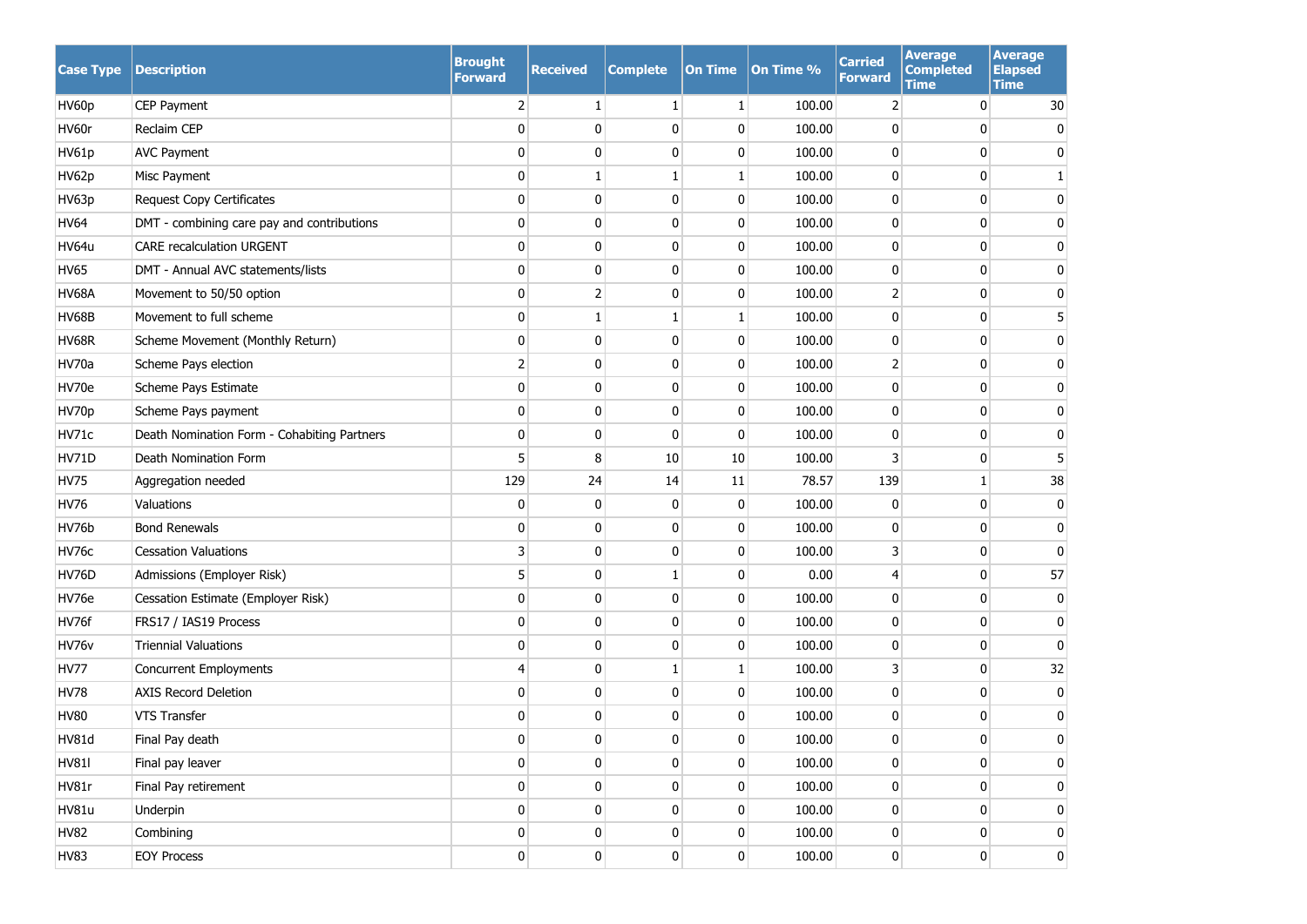| <b>Case Type</b> | <b>Description</b>                   | <b>Brought</b><br><b>Forward</b> | <b>Received</b> | <b>Complete</b> | <b>On Time</b> | On Time % | <b>Carried</b><br><b>Forward</b> | Average<br><b>Completed</b><br><b>Time</b> | Average<br><b>Elapsed</b><br><b>Time</b> |
|------------------|--------------------------------------|----------------------------------|-----------------|-----------------|----------------|-----------|----------------------------------|--------------------------------------------|------------------------------------------|
| <b>HV84</b>      | 2015 transition member               | 0                                | $\mathbf 0$     | $\mathbf{0}$    | 0              | 100.00    | 0                                | $\mathbf{0}$                               | $\mathbf{0}$                             |
| HV84w            | <b>Western Union</b>                 | 0                                | 0               | $\Omega$        | 0              | 100.00    | 0                                | 0                                          | 0                                        |
| <b>HV85</b>      | Invoices Chargeable/payable          | $\mathbf{0}$                     | $\mathbf{0}$    | $\Omega$        | 0              | 100.00    | $\mathbf{0}$                     | $\Omega$                                   | 0                                        |
| <b>HV86</b>      | Project Work GMP Pensions Revision   | 0                                | $\mathbf 0$     | $\mathbf{0}$    | $\mathbf{0}$   | 100.00    | 0                                | $\mathbf{0}$                               | 0                                        |
| HV86r            | Refund List                          | 0                                | $\mathbf 0$     | $\Omega$        | $\mathbf{0}$   | 100.00    | 0                                | $\mathbf{0}$                               | 0                                        |
| <b>HV87</b>      | Project Work                         | 0                                | 0               | $\Omega$        | $\mathbf{0}$   | 100.00    | 0                                | 0                                          | 0                                        |
| <b>HV89a</b>     | <b>Technical AVC queries</b>         | 1                                | 0               |                 | 1              | 100.00    | $\mathbf{0}$                     | $\Omega$                                   | 4                                        |
| HV89e            | Technical Employer query             | 0                                | $\mathbf 0$     | 0               | 0              | 100.00    | 0                                | $\mathbf 0$                                | 0                                        |
| HV89r            | Technical regulation queries         | 0                                | 1               |                 | 1              | 100.00    | $\pmb{0}$                        | $\mathbf{0}$                               | $\mathbf{1}$                             |
| <b>HV90</b>      | Compliments                          | 0                                | $\pmb{0}$       | $\Omega$        | $\mathbf{0}$   | 100.00    | $\pmb{0}$                        | 0                                          | 0                                        |
| HV92c            | Court Order                          | $\mathbf{0}$                     | $\mathbf{0}$    | $\Omega$        | $\Omega$       | 100.00    | $\mathbf{0}$                     | $\Omega$                                   | $\Omega$                                 |
| HV92d            | payroll change deduction             | 0                                | 0               | $\Omega$        | 0              | 100.00    | $\mathbf 0$                      | $\mathbf{0}$                               | 0                                        |
| <b>HV93</b>      | <b>Pension Trace</b>                 | 0                                | $\mathbf{1}$    | $\Omega$        | $\mathbf{0}$   | 100.00    | $\mathbf{1}$                     | $\Omega$                                   | 0                                        |
| <b>HV94</b>      | Contact Centre call back - level 3   | 0                                | $\mathbf 0$     | $\Omega$        | $\mathbf{0}$   | 100.00    | $\pmb{0}$                        | 0                                          | 0                                        |
| HV94a            | Contact Centre call back - level 2   | 0                                | 0               | $\Omega$        | 0              | 100.00    | $\pmb{0}$                        | 0                                          | 0                                        |
| HV94b            | Contact Centre call back - level 1   | 0                                | $\mathbf 0$     | 0               | 0              | 100.00    | 0                                | $\mathbf{0}$                               | 0                                        |
| HV94c            | Contact Centre call back - Data      | 0                                | $\mathbf 0$     | $\Omega$        | 0              | 100.00    | 0                                | $\mathbf{0}$                               | 0                                        |
| <b>HV95</b>      | Technical Member query               | 0                                | $\mathbf 0$     | 0               | 0              | 100.00    | 0                                | 0                                          | 0                                        |
| HV95a            | <b>Technical Newsletter articles</b> | 0                                | 0               | 0               | 0              | 100.00    | $\mathbf 0$                      | $\mathbf{0}$                               | $\Omega$                                 |
| HV95b            | <b>Technical Staff updates</b>       | 0                                | $\mathbf 0$     | 0               | 0              | 100.00    | 0                                | $\mathbf 0$                                | 0                                        |
| HV95c            | Technical LPB tech reports           | 0                                | $\bf{0}$        | 0               | 0              | 100.00    | 0                                | $\mathbf 0$                                | 0                                        |
| <b>HV98</b>      | Post Number Change                   | 0                                | 0               | 0               | $\mathbf{0}$   | 100.00    | 0                                | 0                                          | $\mathbf{0}$                             |
| HV98p            | Post number change                   | $\overline{2}$                   | 0               | 2               | $\overline{2}$ | 100.00    | 0                                | 0                                          | 30                                       |
| HV98w            | Post number change - web             | 0                                | 0               | $\mathbf 0$     | 0              | 100.00    | $\mathbf 0$                      | $\mathbf{0}$                               | $\mathbf 0$                              |
| <b>HV99</b>      | Ad-Hoc Work (Employer Risk)          | $\mathbf 0$                      | 0               | $\mathbf{0}$    | $\Omega$       | 100.00    | $\mathbf 0$                      | $\Omega$                                   | 0                                        |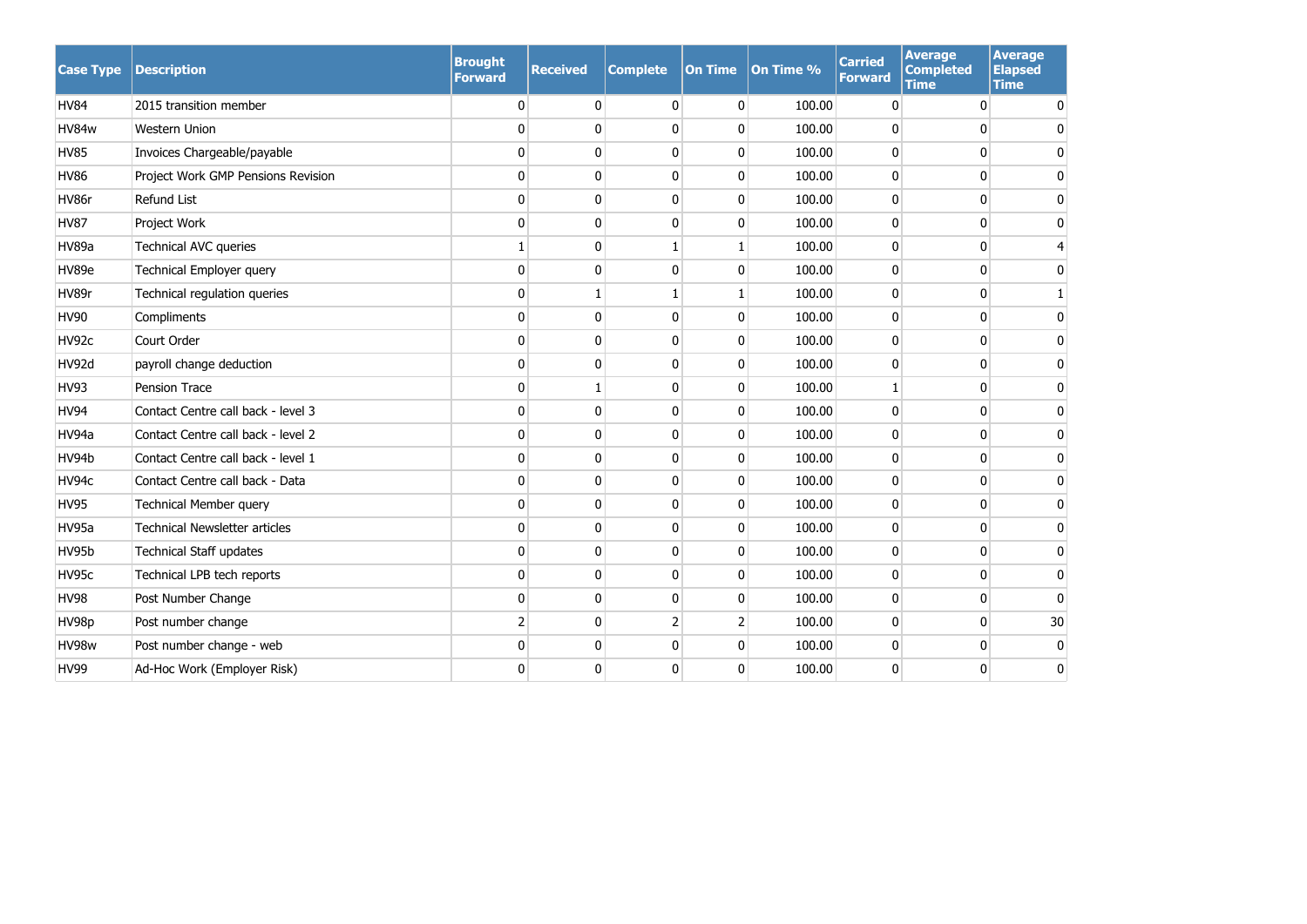### **2. Cases completed summary**

This is a grouped summary of all cases processed this month.

These figures include other lower profile cases included in the Sevice Level Agreement such as changes of hours, benefit revisions, GMP or DSS correspondence for example. These figures can be broken down or expanded upon request.

| <b>Description</b>  | <b>B/fwd</b> | Rec'd | <b>Complete</b> | <b>On Time</b> | % OT   | C/fwd | <b>Average</b><br><b>Completed</b><br><b>Time</b> | <b>Average</b><br><b>Elapsed</b><br><b>Time</b> |
|---------------------|--------------|-------|-----------------|----------------|--------|-------|---------------------------------------------------|-------------------------------------------------|
| Joiners             | 54           | 57    | 63              | 63             | 100.00 | 48    | $\overline{0}$                                    | 4                                               |
| Transfers In/Out    | 240          | 43    | 52              | 52             | 100.00 | 231   | 12                                                | 62                                              |
| Retirement/Deaths   | 172          | 71    | 43              | 43             | 100.00 | 200   | 14                                                | 102                                             |
| Deferred/Refunds    | 244          | 75    | 72              | 71             | 98.61  | 248   | 3                                                 | 35                                              |
| Estimates           | 24           | 49    | 47              | 47             | 100.00 | 26    | $\overline{0}$                                    | 8                                               |
| Other - contractual | 101          | 147   | 124             | 124            | 100.00 | 124   | 23                                                | 41                                              |
| <b>Total</b>        | 835          | 442   | 401             | 400            | 99.75  | 877   |                                                   |                                                 |

#### **Percentage of cases on time**



**Workload History**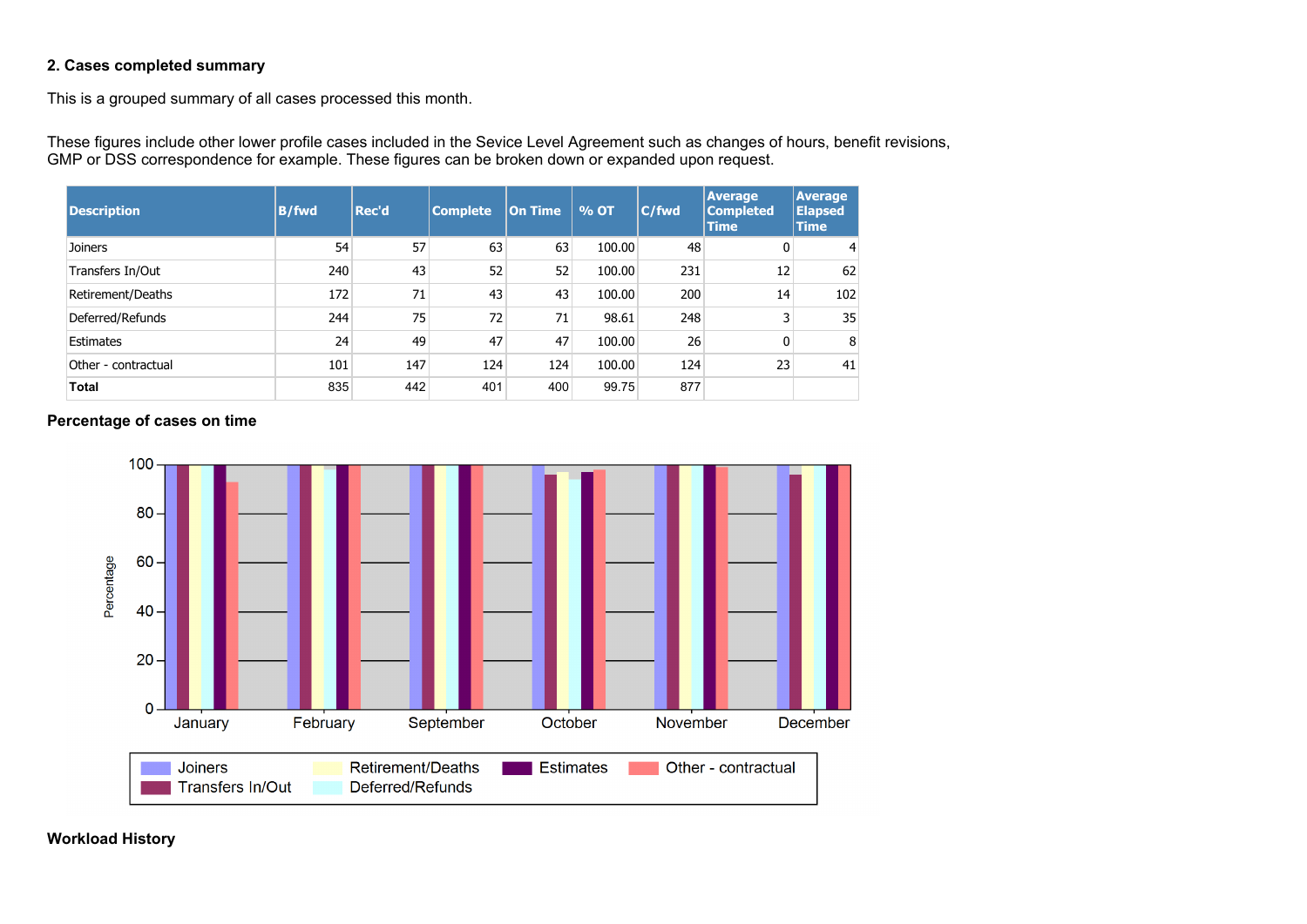

#### **3. Cases completed Early**

Of the 400 cases completed on time, 141 were completed early as detailed in the table below.

| <b>Description</b>  | 1 Day Early | 2 Days Early | 3 Days Early | 4+ Days Early |
|---------------------|-------------|--------------|--------------|---------------|
| <b>Joiners</b>      | 9           | 16           | 20           |               |
| Transfers In/Out    |             | 0            | 0            | 6             |
| Retirement/Deaths   | 6           | 0            |              |               |
| Deferred/Refunds    |             |              |              | q             |
| <b>Estimates</b>    |             | 0            | 0            |               |
| Other - contractual | 13          | 9            | 9            | 18            |
|                     | 39          | 27           | 37           | 38            |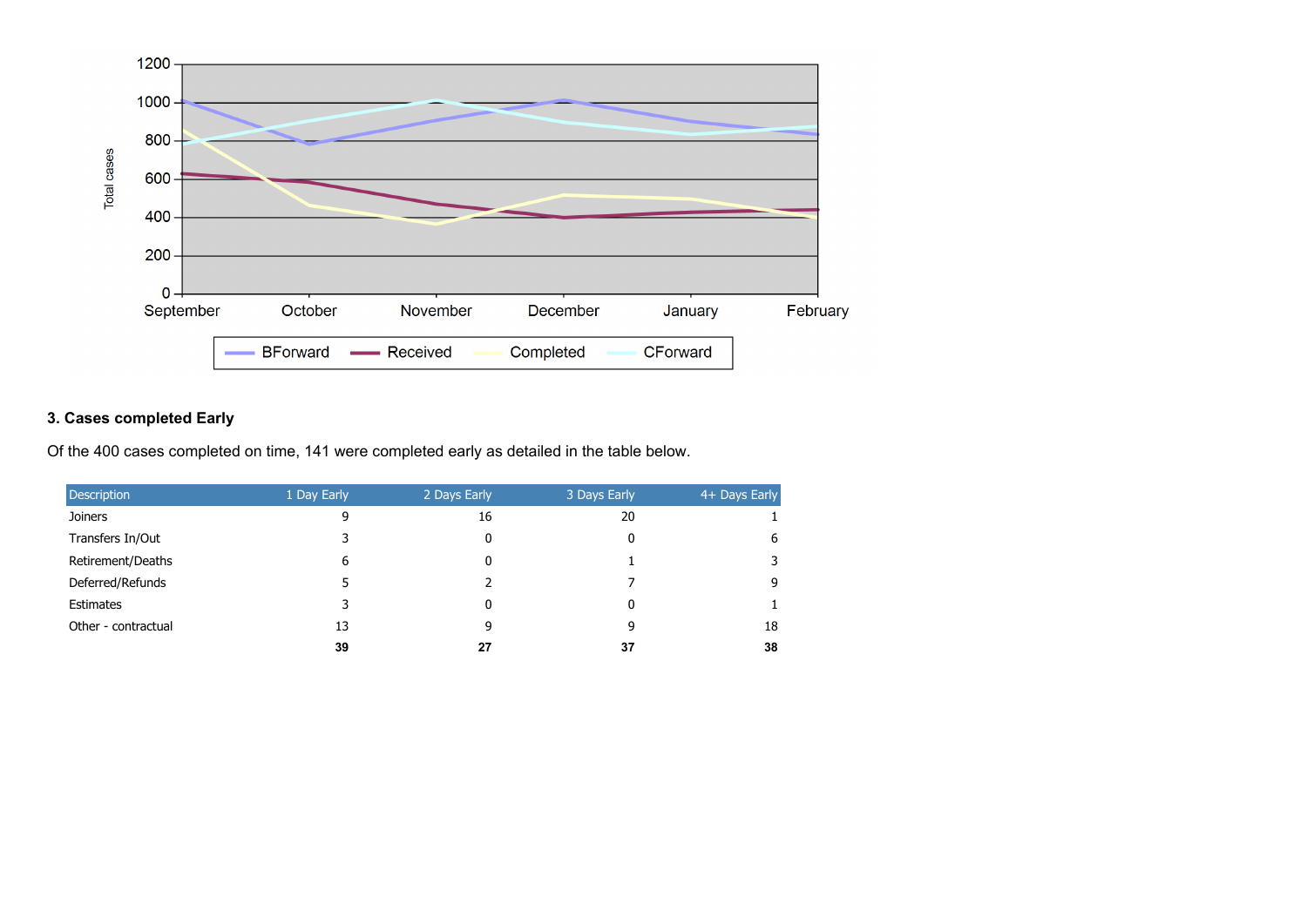#### **Cases completed**





### **Cases completed**



#### **4. Additional Work**

The table below shows the total of other 'additional' cases processed this month. These are a combination of year end member queries or backlog work undertaken to improve data and record quality, and 'internal' cases used specifically by LPFA to aid our own administrative procedure.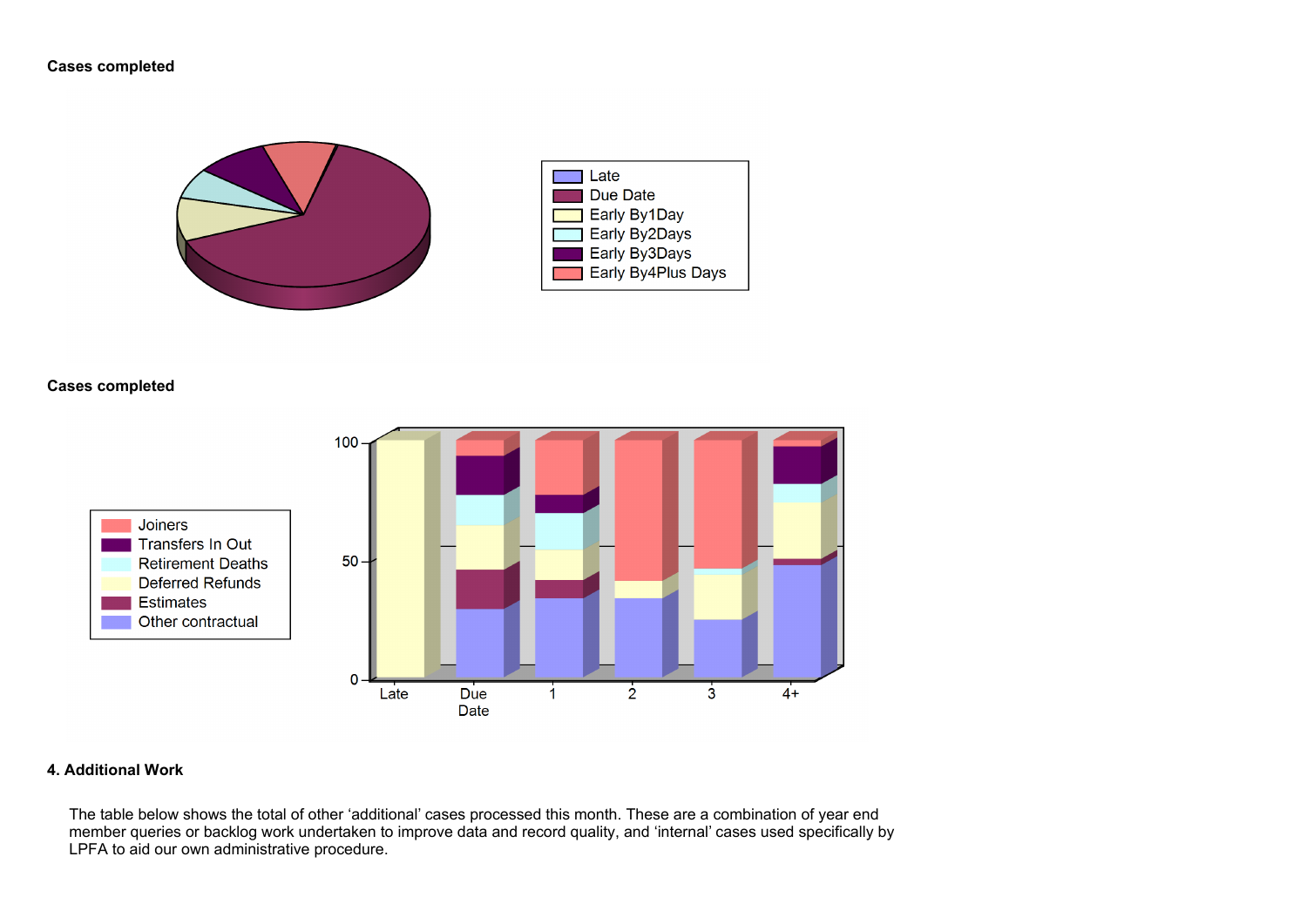None

#### **5. 'Top' Cases not on time**

None

#### **6. Complaints and IDRP Cases**

| <b>Client</b> | Date Received | Case Type Status |          |                              |
|---------------|---------------|------------------|----------|------------------------------|
|               | 26/02/2019    | <b>HV50</b>      | Progress | Details available on request |

### **7. Life Certificates**

#### **8. Axis online take up numbers**

**9. Service Credits**

### **10. Third tier ill-health 18 month and 3 year review dates**

#### **11. Annual Benefit Statements**

Annual Benefits Statement to be sent at the end of August

#### **12. Event report from HMRC**

LTA increasing to 1.03 Million for 2018/2019

#### **13. Cases on hold where date received is over 6 months**

|                  | Case Type Description  | Cases |
|------------------|------------------------|-------|
| HV03E            | Other TV in (estimate) |       |
| HV <sub>20</sub> | Death on Pension       | 14    |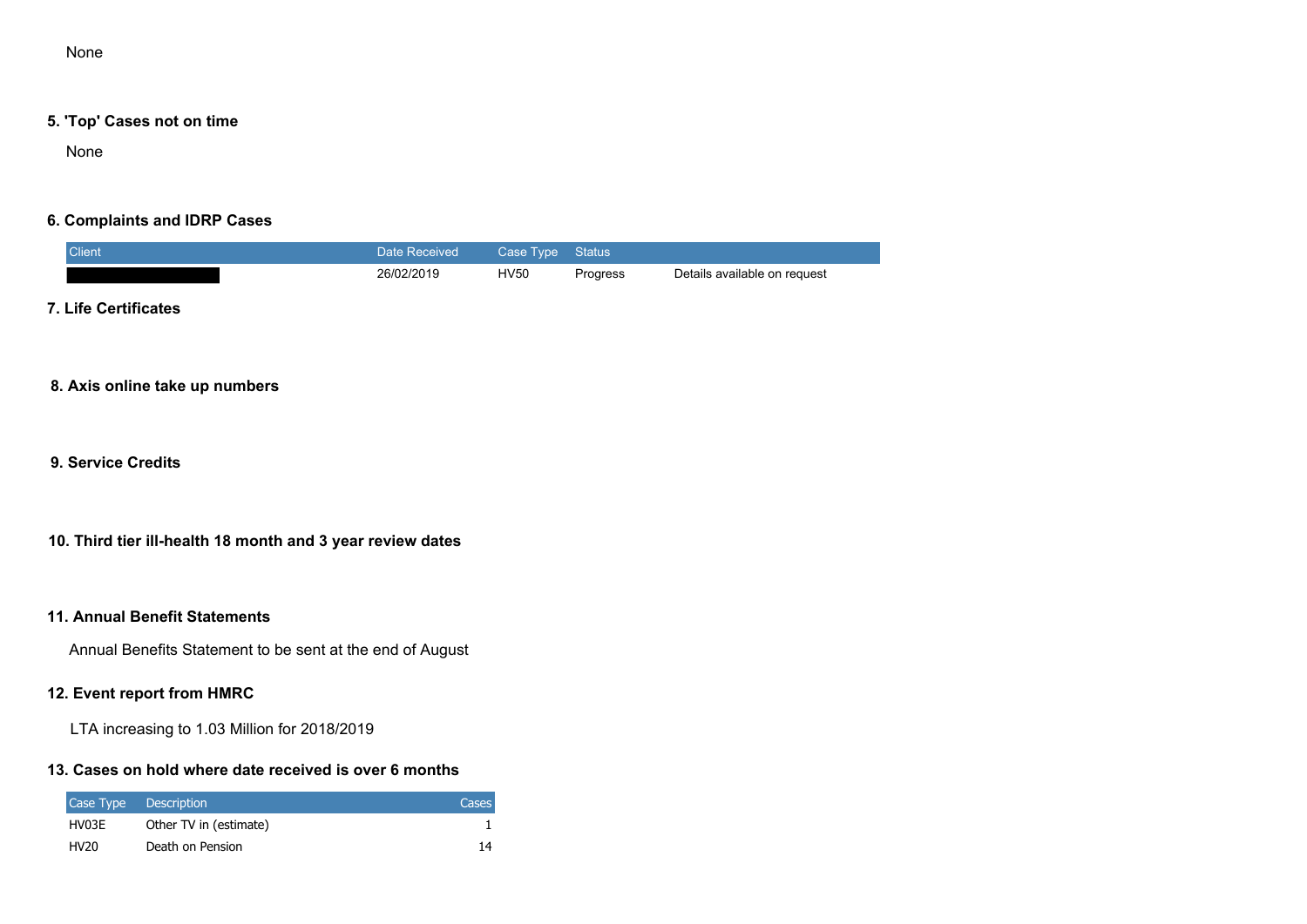#### **14. Web site Statistics**

| <b>Month</b>     | <b>Successful Page Requests</b> | Average Page Requests per day |
|------------------|---------------------------------|-------------------------------|
| January 2018     | 0                               | 0                             |
| February 2018    | 0                               | 0                             |
| March 2018       | 0                               | 0                             |
| April 2018       | 0                               | 0                             |
| May 2018         | 0                               | 0                             |
| June 2018        | 0                               | 0                             |
| <b>July 2018</b> | 0                               | 0                             |
| August 2018      | 0                               | 0                             |
| September 2018   | 0                               | 0                             |
| October 2018     | 0                               | 0                             |
| November 2018    | 0                               | 0                             |
| December 2018    | 0                               | 0                             |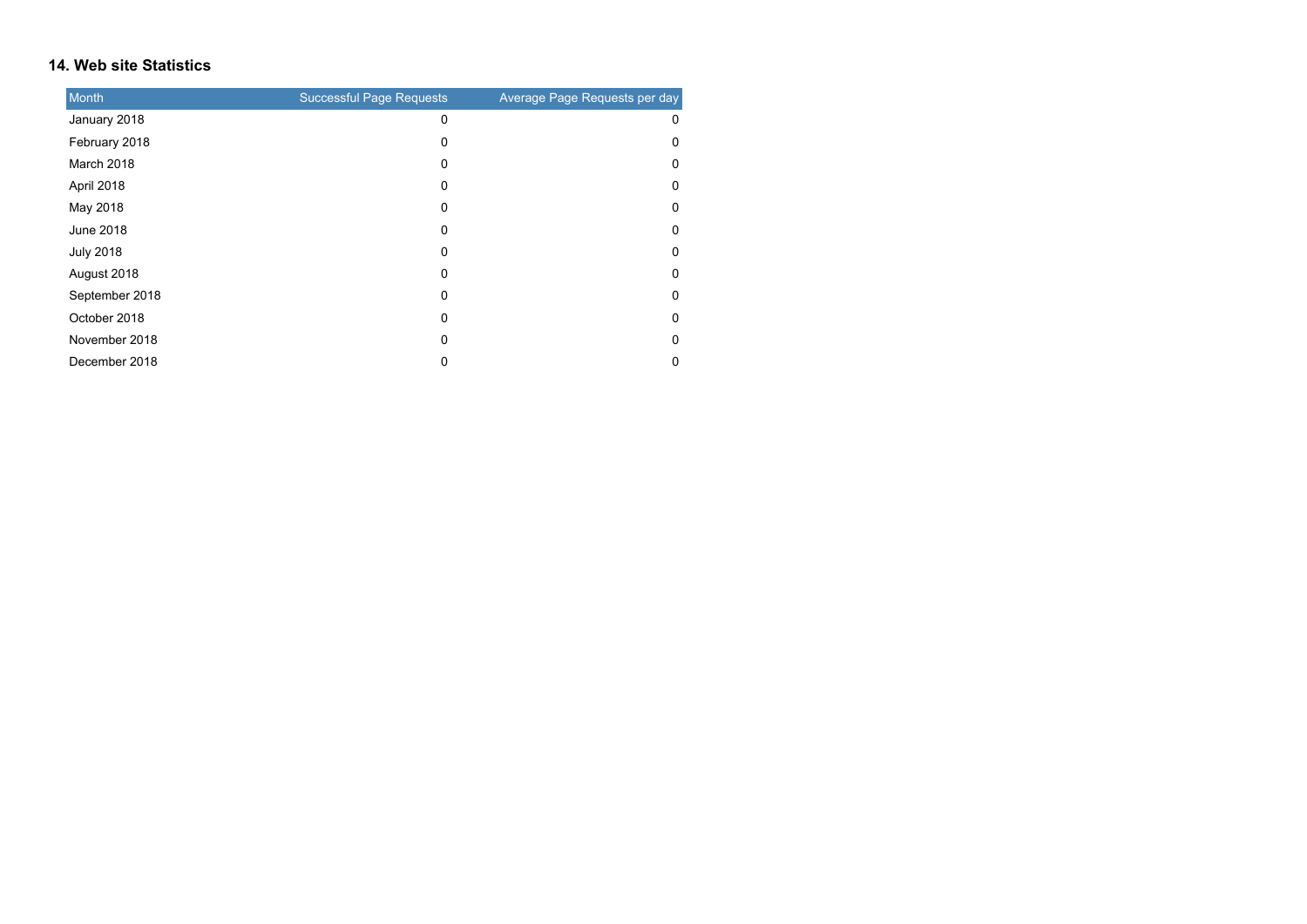#### **15. Membership Statistics**

These are the total status types for each employer updated on Altair on the last day of the relevant month and are not to be used for actuarial purposes.

| Employer<br>Code | <b>Employer Name</b>       | Status 1<br>Active | Status 2<br><b>Undecided</b><br>Leaver | Status 4<br><b>Deferred</b><br><b>Benefit</b> | Status 5<br>Pensioner | Status 6<br>Dependant | Status 9<br>Frozen<br><b>Refund</b> |
|------------------|----------------------------|--------------------|----------------------------------------|-----------------------------------------------|-----------------------|-----------------------|-------------------------------------|
| HV08070          | <b>Combined Service</b>    |                    |                                        |                                               |                       |                       |                                     |
| HV10500          | L.b.of Havering            | 4690               | 487                                    | 4685                                          | 4881                  | 867                   | 474                                 |
| HV10501          | Acit Services Ltd          |                    |                                        |                                               |                       |                       |                                     |
| HV10502          | Abbs Cross School          | 39                 | $\overline{7}$                         | 22                                            | 28                    | 6                     | 3                                   |
| HV10503          | Frances Bardsley Academy   | 71                 | 10                                     | 40                                            | 31                    | 2                     | 6                                   |
| HV10504          | Sixth Form College         | 92                 | 6                                      | 73                                            | 34                    | 2                     | 8                                   |
| HV10505          | Havering College Fhe       | 261                | 9                                      | 395                                           | 175                   | 19                    | 39                                  |
| HV10506          | Coopers Coborn             | 44                 | 11                                     | 39                                            | 21                    | 3                     | 4                                   |
| HV10507          | Sacred Heart Of Mary       | 52                 | 3                                      | 31                                            | 22                    |                       | 4                                   |
| HV10508          | Citizens Advice Bureaux    |                    |                                        |                                               | 5                     |                       |                                     |
| HV10509          | Hav Mags Court Cttee       |                    |                                        | 5                                             | 14                    | 6                     | $\mathbf{1}$                        |
| HV10510          | Morrisons                  |                    |                                        | $\overline{7}$                                | 35                    | 2                     |                                     |
| HV10511          | Ppies                      |                    |                                        |                                               |                       |                       |                                     |
| HV10512          | May Gurney                 |                    |                                        |                                               | $\overline{c}$        | 1                     |                                     |
| HV10513          | Almo                       |                    | $\mathbf{1}$                           | 57                                            | 29                    | 6                     | 5                                   |
| HV10514          | Slm Food And Beverage Ltd  |                    |                                        | $\mathbf{1}$                                  |                       |                       |                                     |
| HV10515          | Slm Fitness And Health Ltd | 3                  | 10                                     | 4                                             | $\overline{2}$        | 2                     |                                     |
| HV10516          | Slm Community Leisure C T  | 45                 | 16                                     | 12                                            | 11                    | 1                     | 1                                   |
| HV10518          | Catering For Education     |                    |                                        | $\mathbf{1}$                                  |                       |                       |                                     |
| HV10519          | The Chafford School        | 32                 | 13                                     | 11                                            | 13                    |                       | $\mathbf{1}$                        |
| HV10520          | Drapers Academy            | 53                 | 6                                      | 28                                            | 4                     |                       | 1                                   |
| HV10521          | The Brittons Academy       | 60                 | 5                                      | 43                                            | 21                    | 2                     | 3                                   |
| HV10522          | <b>Campion School</b>      | 72                 | 12                                     | 43                                            | 11                    |                       | 3                                   |
| HV10523          | Hall Mead School           | 81                 | 17                                     | 55                                            | 17                    | 3                     | 8                                   |
| HV10524          | St Edwards Snr Academy     | 48                 | 8                                      | 49                                            | 16                    | 1                     | 1                                   |
| HV10525          | <b>Emerson Park School</b> | 64                 | 5                                      | 12                                            | 10                    |                       | 4                                   |
| HV10526          | Redden Court School        | 63                 | 6                                      | 20                                            | 11                    |                       | 7                                   |
| HV10527          | The Royal Liberty School   | $\mathbf{1}$       | 12                                     | 11                                            | 4                     | 3                     | $\overline{c}$                      |
| HV10528          | Volker                     |                    |                                        |                                               | 1                     |                       |                                     |
| HV10529          | The Albany School          | 54                 | 12                                     | 19                                            | 9                     | $\overline{c}$        | 3                                   |
| HV10530          | <b>Family Mosaic</b>       |                    |                                        | 36                                            | 39                    |                       |                                     |
| HV10531          | Upminster Infant Academy   | 24                 |                                        | 8                                             | 4                     |                       | $\mathbf 1$                         |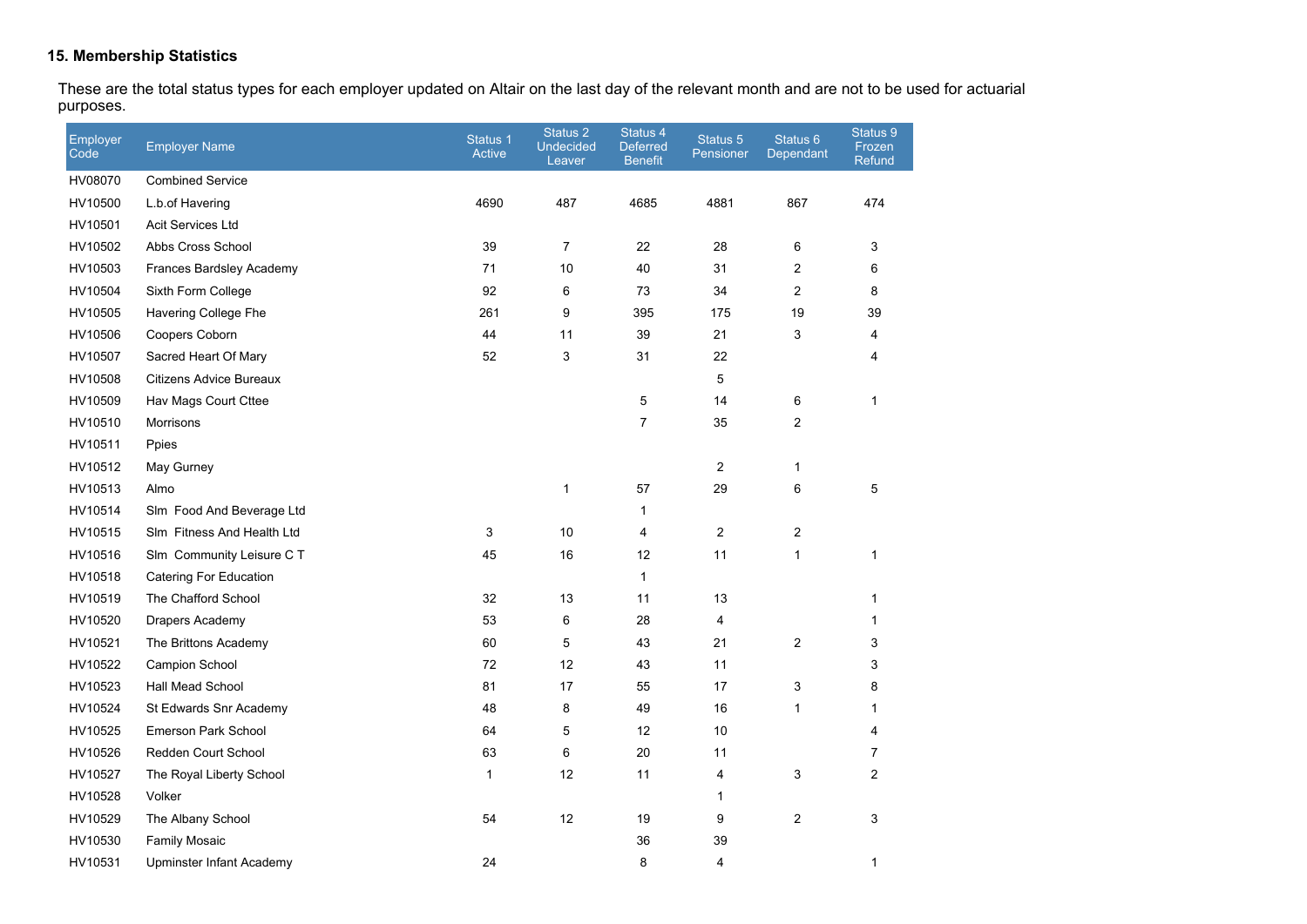| Employer<br>Code | <b>Employer Name</b>           | Status <sub>1</sub><br>Active | Status 2<br><b>Undecided</b><br>Leaver | Status 4<br>Deferred<br><b>Benefit</b> | Status 5<br>Pensioner | Status 6<br>Dependant | Status 9<br>Frozen<br>Refund |
|------------------|--------------------------------|-------------------------------|----------------------------------------|----------------------------------------|-----------------------|-----------------------|------------------------------|
| HV10532          | Upminster Junior Academy       | 20                            | 3                                      | 6                                      | 7                     |                       |                              |
| HV10533          | Bower Park Academy             | 50                            |                                        | 17                                     | 7                     |                       | 5                            |
| HV10534          | Drapers Brookside Jnr School   | 28                            | 2                                      | 4                                      | 2                     |                       | 1                            |
| HV10535          | Langtons Junior Academy        | 28                            | $\mathbf{1}$                           | 4                                      | 1                     | 1                     |                              |
| HV10536          | Oasis Academy Pinewood         | 35                            | 12                                     | 11                                     | 1                     |                       | 7                            |
| HV10537          | <b>Breyer Group Repairs</b>    | 7                             |                                        | 3                                      | 3                     |                       |                              |
| HV10538          | <b>Breyer Group Voids</b>      | 2                             |                                        |                                        |                       |                       |                              |
| HV10539          | Rise Park Infant Academy       | 32                            | 5                                      | 6                                      | 1                     |                       |                              |
| HV10540          | Rise Park Junior Academy       | 43                            | 3                                      | 8                                      |                       |                       | 4                            |
| HV10541          | Elutec                         |                               |                                        |                                        |                       |                       |                              |
| HV10542          | Pyrgo Priory Primary School    | 79                            | 6                                      | 5                                      | 1                     |                       |                              |
| HV10543          | Dycorts School                 | 38                            | 10                                     | 13                                     | 5                     |                       |                              |
| HV10544          | Caterlink                      |                               |                                        | 4                                      |                       |                       |                              |
| HV10545          | Drapers Maylands               | 7                             |                                        |                                        |                       |                       | 3                            |
| HV10546          | Ravensbourne Academy           | 67                            | 11                                     | 9                                      | 3                     |                       | 1                            |
| HV10547          | Drapers Brookside Infants      | 30                            |                                        | 1                                      | 1                     |                       |                              |
| HV10548          | Sodexo                         |                               |                                        | 2                                      |                       |                       |                              |
| HV10549          | <b>Benhurst Primary School</b> | 33                            |                                        | 3                                      |                       |                       |                              |
| HV10550          | Concordia Academy              | 2                             |                                        |                                        |                       |                       |                              |
| HV10551          | Olive Academy Trust            | 3                             |                                        | 4                                      | $\overline{c}$        |                       | 1                            |
| HV10552          | Marshalls Park Academy         | 55                            |                                        | 11                                     | 3                     |                       |                              |
| HV10553          | Royal Liberty Academy          | 40                            |                                        | 7                                      | 3                     |                       |                              |
| HV10554          | <b>Accent Catering</b>         | 6                             |                                        |                                        |                       |                       |                              |
| HV10555          | Scargill Infant Academy        | 29                            |                                        | 1                                      |                       |                       | 2                            |
| HV10556          | Scargill Junior Academy        | 22                            |                                        | 3                                      | 1                     |                       |                              |
| HV10557          | Whybridge Junior Academy       | 18                            |                                        |                                        | 1                     |                       |                              |
| HV10558          | Parklands Junior School        | 31                            | 1                                      | 2                                      | 2                     |                       | 1                            |
| HV10559          | Harrow Lodge Primary School    | 51                            |                                        |                                        |                       |                       |                              |
| HV10560          | Harrison Catering              | 4                             |                                        |                                        |                       |                       |                              |
| HV10561          | Gaynes Academy                 | 23                            |                                        |                                        |                       |                       |                              |
| HV10562          | Hacton Academy                 | 50                            |                                        | 2                                      |                       |                       |                              |
| HV10563          | Sanders Academy                | 33                            |                                        | $\overline{2}$                         |                       |                       |                              |
| HV10564          | Dame Tipping Academy           | 15                            |                                        |                                        |                       |                       |                              |
| HV10565          | Lewis And Graves Partnr Ltd    | 5                             |                                        |                                        |                       |                       |                              |
|                  | <b>Total</b>                   | 6735                          | 710                                    | 5835                                   | 5498                  | 929                   | 611                          |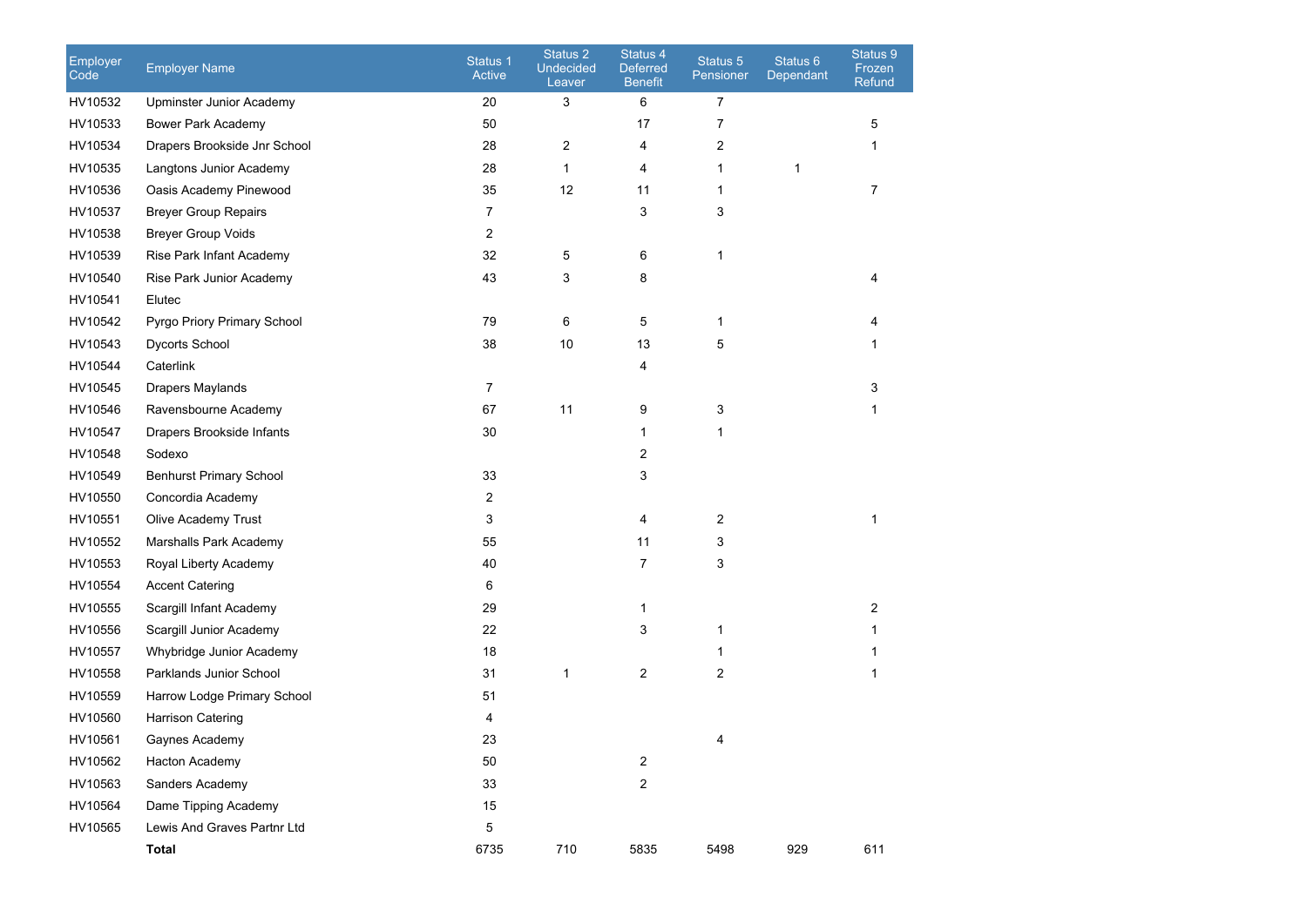# **16. Membership Movements 2018- 2019**

These are the year to date number of new statuses since 1 April 2018

| Employer<br>Code | <b>Employer Name</b>           | Status 1<br>Active      | Status 2<br><b>Undecided</b><br>Leaver | Status 4<br><b>Deferred</b><br><b>Benefit</b> | Status 5<br>Pensioner | Status 6<br>Dependant | Status 9<br>Frozen<br>Refund |
|------------------|--------------------------------|-------------------------|----------------------------------------|-----------------------------------------------|-----------------------|-----------------------|------------------------------|
| HV08070          | <b>Combined Service</b>        |                         |                                        | 6                                             |                       |                       | $\mathbf{1}$                 |
| HV10500          | L.b.of Havering                | 738                     |                                        | 203                                           | 197                   | 47                    | 116                          |
| HV10501          | <b>Acit Services Ltd</b>       |                         |                                        |                                               |                       |                       |                              |
| HV10502          | Abbs Cross School              | 1                       |                                        | $\mathbf{1}$                                  | 2                     |                       | $\overline{2}$               |
| HV10503          | Frances Bardsley Academy       | 13                      |                                        | 9                                             | 3                     |                       | $\overline{2}$               |
| HV10504          | Sixth Form College             | $\overline{\mathbf{c}}$ |                                        |                                               | 4                     |                       |                              |
| HV10505          | Havering College Fhe           | 43                      |                                        | 24                                            | 5                     | 6                     | 14                           |
| HV10506          | Coopers Coborn                 | 3                       |                                        | 4                                             |                       |                       |                              |
| HV10507          | Sacred Heart Of Mary           | 4                       |                                        |                                               | $\mathbf{1}$          |                       | $\overline{2}$               |
| HV10508          | <b>Citizens Advice Bureaux</b> |                         |                                        |                                               |                       |                       |                              |
| HV10509          | Hav Mags Court Cttee           |                         |                                        |                                               |                       |                       |                              |
| HV10510          | Morrisons                      |                         |                                        |                                               | 1                     | 1                     |                              |
| HV10511          | Ppies                          |                         |                                        |                                               |                       |                       |                              |
| HV10512          | May Gurney                     |                         |                                        |                                               |                       |                       |                              |
| HV10513          | Almo                           |                         |                                        |                                               |                       |                       |                              |
| HV10514          | Slm Food And Beverage Ltd      |                         |                                        |                                               |                       |                       |                              |
| HV10515          | Slm Fitness And Health Ltd     |                         |                                        |                                               |                       | $\boldsymbol{2}$      |                              |
| HV10516          | Slm Community Leisure C T      |                         |                                        |                                               |                       |                       |                              |
| HV10518          | Catering For Education         |                         |                                        |                                               |                       |                       |                              |
| HV10519          | The Chafford School            |                         |                                        |                                               | $\overline{2}$        |                       |                              |
| HV10520          | Drapers Academy                | $\mathbf{1}$            |                                        |                                               |                       |                       |                              |
| HV10521          | The Brittons Academy           | 5                       |                                        | $\overline{7}$                                | 2                     |                       | 1                            |
| HV10522          | Campion School                 | 9                       |                                        | 4                                             | $\mathbf{1}$          |                       |                              |
| HV10523          | Hall Mead School               | 15                      |                                        | 6                                             | 5                     | $\mathbf{1}$          | 7                            |
| HV10524          | St Edwards Snr Academy         | 3                       |                                        | 4                                             | 2                     |                       |                              |
| HV10525          | <b>Emerson Park School</b>     | $\overline{c}$          |                                        |                                               | $\mathbf{1}$          |                       | 1                            |
| HV10526          | Redden Court School            | 9                       |                                        | 6                                             |                       |                       | 4                            |
| HV10527          | The Royal Liberty School       | $\mathbf{1}$            |                                        |                                               |                       |                       |                              |
| HV10528          | Volker                         |                         |                                        |                                               |                       |                       |                              |
| HV10529          | The Albany School              | 8                       |                                        |                                               | 1                     |                       |                              |
| HV10530          | <b>Family Mosaic</b>           |                         |                                        |                                               | 3                     |                       |                              |
| HV10531          | Upminster Infant Academy       | 4                       |                                        | 1                                             |                       |                       | 1                            |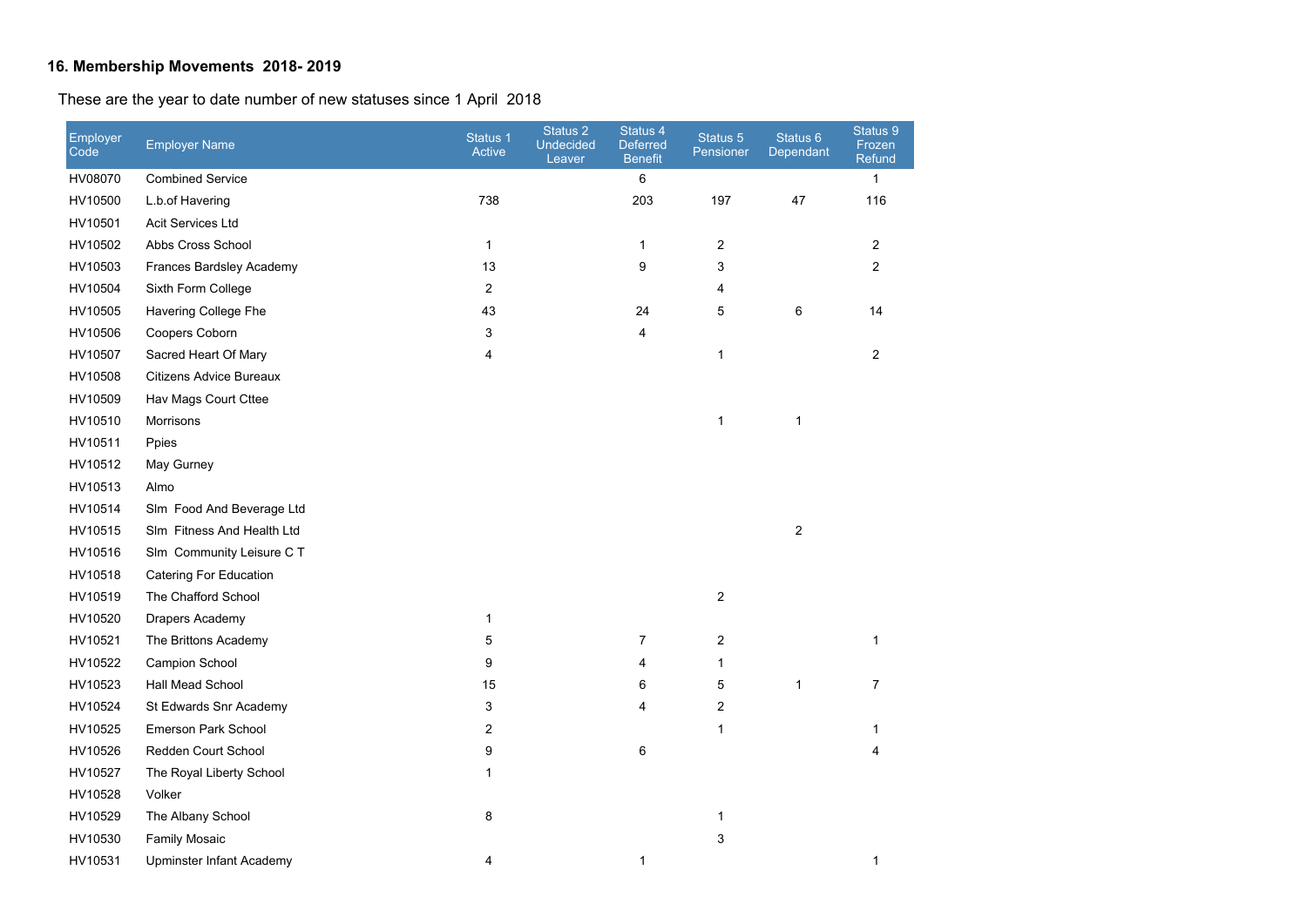| Employer<br>Code | <b>Employer Name</b>           | Status 1<br>Active | Status 2<br><b>Undecided</b><br>Leaver | Status 4<br><b>Deferred</b><br><b>Benefit</b> | Status 5<br>Pensioner   | Status 6<br>Dependant | Status 9<br>Frozen<br>Refund |
|------------------|--------------------------------|--------------------|----------------------------------------|-----------------------------------------------|-------------------------|-----------------------|------------------------------|
| HV10532          | Upminster Junior Academy       | 3                  |                                        | 1                                             |                         |                       | 1                            |
| HV10533          | Bower Park Academy             | 12                 |                                        | $\overline{\mathbf{c}}$                       | 2                       |                       | 6                            |
| HV10534          | Drapers Brookside Jnr School   |                    |                                        |                                               |                         |                       |                              |
| HV10535          | Langtons Junior Academy        |                    |                                        | $\overline{c}$                                | $\mathbf{1}$            |                       |                              |
| HV10536          | Oasis Academy Pinewood         | 1                  |                                        | $\overline{2}$                                |                         |                       | 1                            |
| HV10537          | <b>Breyer Group Repairs</b>    |                    |                                        |                                               |                         |                       |                              |
| HV10538          | <b>Breyer Group Voids</b>      |                    |                                        |                                               |                         |                       |                              |
| HV10539          | Rise Park Infant Academy       |                    |                                        |                                               |                         |                       | 1                            |
| HV10540          | Rise Park Junior Academy       |                    |                                        |                                               |                         |                       |                              |
| HV10541          | Elutec                         |                    |                                        |                                               |                         |                       |                              |
| HV10542          | Pyrgo Priory Primary School    | 7                  |                                        | 2                                             |                         |                       | 1                            |
| HV10543          | Dycorts School                 | $10$               |                                        | 8                                             |                         |                       | 2                            |
| HV10544          | Caterlink                      |                    |                                        | 3                                             |                         |                       |                              |
| HV10545          | Drapers Maylands               | 1                  |                                        |                                               |                         |                       |                              |
| HV10546          | Ravensbourne Academy           | 14                 |                                        | 7                                             |                         |                       | 2                            |
| HV10547          | Drapers Brookside Infants      |                    |                                        | 1                                             |                         |                       |                              |
| HV10548          | Sodexo                         |                    |                                        |                                               |                         |                       |                              |
| HV10549          | <b>Benhurst Primary School</b> | 5                  |                                        |                                               |                         |                       |                              |
| HV10550          | Concordia Academy              |                    |                                        |                                               |                         |                       |                              |
| HV10551          | Olive Academy Trust            | 1                  |                                        |                                               |                         |                       | 1                            |
| HV10552          | Marshalls Park Academy         | 7                  |                                        | 4                                             |                         |                       | 1                            |
| HV10553          | Royal Liberty Academy          | 9                  |                                        | $\overline{c}$                                |                         |                       |                              |
| HV10554          | <b>Accent Catering</b>         |                    |                                        |                                               |                         |                       |                              |
| HV10555          | Scargill Infant Academy        | 3                  |                                        | 1                                             |                         |                       | $\overline{c}$               |
| HV10556          | Scargill Junior Academy        | 1                  |                                        | 3                                             | 1                       |                       | 1                            |
| HV10557          | Whybridge Junior Academy       | 1                  |                                        |                                               |                         |                       |                              |
| HV10558          | Parklands Junior School        | 10                 |                                        | 2                                             | $\overline{\mathbf{c}}$ |                       | 2                            |
| HV10559          | Harrow Lodge Primary School    | 1                  |                                        |                                               |                         |                       |                              |
| HV10560          | <b>Harrison Catering</b>       |                    |                                        |                                               |                         |                       |                              |
| HV10561          | Gaynes Academy                 | 28                 |                                        |                                               |                         |                       |                              |
| HV10562          | Hacton Academy                 | 52                 |                                        | $\overline{c}$                                |                         |                       |                              |
| HV10563          | Sanders Academy                | 35                 |                                        | $\overline{2}$                                |                         |                       |                              |
| HV10564          | Dame Tipping Academy           | 15                 |                                        |                                               |                         |                       |                              |
| HV10565          | Lewis And Graves Partnr Ltd    | 5                  |                                        |                                               |                         |                       |                              |
|                  | Total                          | 1082               |                                        | 319                                           | 240                     | 57                    | 173                          |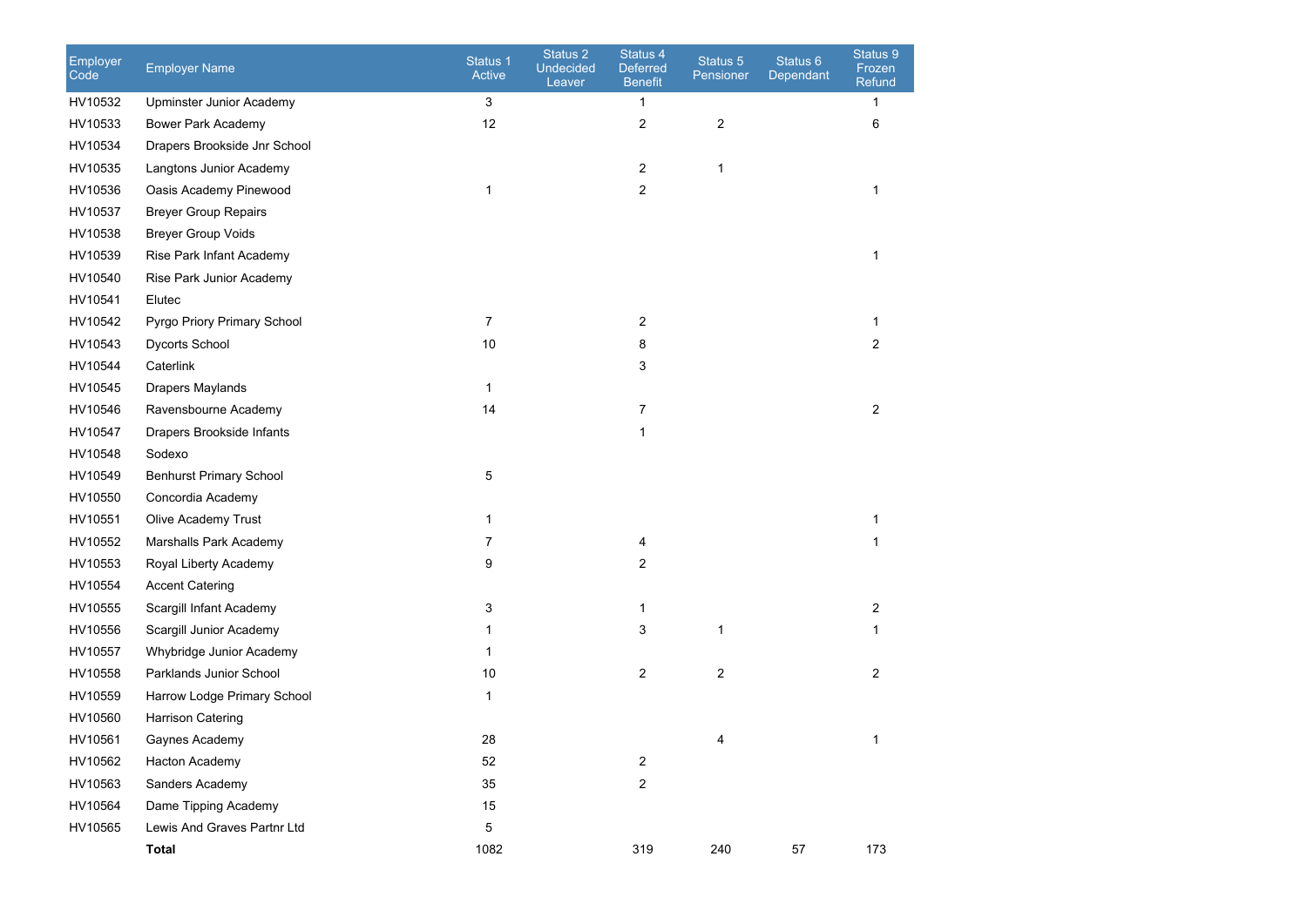# **17. Year end Processing for period 2018- 2019**

| Employer | <b>Employer Name</b>           | <b>Return</b><br>received | <b>New Conts</b><br>Return<br>Received | Conts Posted PR Posted | <b>Queries</b><br>uploaded t<br>website |
|----------|--------------------------------|---------------------------|----------------------------------------|------------------------|-----------------------------------------|
| HV10500  | <b>L.B.OF HAVERING</b>         |                           | N/A                                    |                        |                                         |
| HV10502  | ABBS CROSS SCHOOL              |                           | N/A                                    |                        |                                         |
| HV10503  | Frances Bardsley Academy       |                           | N/A                                    |                        |                                         |
| HV10504  | SIXTH FORM COLLEGE             |                           | N/A                                    |                        |                                         |
| HV10505  | Havering College FHE           |                           | N/A                                    |                        |                                         |
| HV10506  | <b>COOPERS COBORN</b>          |                           | N/A                                    |                        |                                         |
| HV10507  | SACRED HEART OF MARY           |                           | N/A                                    |                        |                                         |
| HV10515  | SLM Fitness and Health Ltd     |                           | N/A                                    |                        |                                         |
| HV10516  | SLM Community Leisure C T      |                           | N/A                                    |                        |                                         |
| HV10519  | THE CHAFFORD SCHOOL            |                           | N/A                                    |                        |                                         |
| HV10520  | DRAPERS ACADEMY                |                           | N/A                                    |                        |                                         |
| HV10521  | THE BRITTONS ACADEMY           |                           | N/A                                    |                        |                                         |
| HV10522  | <b>CAMPION SCHOOL</b>          |                           | N/A                                    |                        |                                         |
| HV10523  | <b>HALL MEAD SCHOOL</b>        |                           | N/A                                    |                        |                                         |
| HV10524  | ST EDWARDS SNR ACADEMY         |                           | N/A                                    |                        |                                         |
| HV10525  | <b>EMERSON PARK SCHOOL</b>     |                           | N/A                                    |                        |                                         |
| HV10526  | <b>REDDEN COURT SCHOOL</b>     |                           | N/A                                    |                        |                                         |
| HV10529  | THE ALBANY SCHOOL              |                           | N/A                                    |                        |                                         |
| HV10531  | UPMINSTER INFANT ACADEMY       |                           | N/A                                    |                        |                                         |
| HV10532  | UPMINSTER JUNIOR ACADEMY       |                           | N/A                                    |                        |                                         |
| HV10533  | <b>BOWER PARK ACADEMY</b>      |                           | N/A                                    |                        |                                         |
| HV10534  | DRAPERS BROOKSIDE JNR SCHOOL   |                           | N/A                                    |                        |                                         |
| HV10535  | <b>LANGTONS JUNIOR ACADEMY</b> |                           | N/A                                    |                        |                                         |
| HV10536  | OASIS ACADEMY PINEWOOD         |                           | N/A                                    |                        |                                         |
| HV10537  | <b>BREYER GROUP REPAIRS</b>    |                           | N/A                                    |                        |                                         |
| HV10538  | <b>BREYER GROUP VOIDS</b>      |                           | N/A                                    |                        |                                         |
| HV10539  | RISE PARK INFANT ACADEMY       |                           | N/A                                    |                        |                                         |
| HV10540  | RISE PARK JUNIOR ACADEMY       |                           | N/A                                    |                        |                                         |
| HV10542  | PYRGO PRIORY PRIMARY SCHOOL    |                           | N/A                                    |                        |                                         |
| HV10543  | DYCORTS SCHOOL                 |                           | N/A                                    |                        |                                         |
| HV10545  | DRAPERS MAYLANDS               |                           | N/A                                    |                        |                                         |
| HV10546  | RAVENSBOURNE ACADEMY           |                           | N/A                                    |                        |                                         |
| HV10547  | DRAPERS BROOKSIDE INFANTS      |                           | N/A                                    |                        |                                         |
| HV10549  | BENHURST PRIMARY SCHOOL        |                           | N/A                                    |                        |                                         |